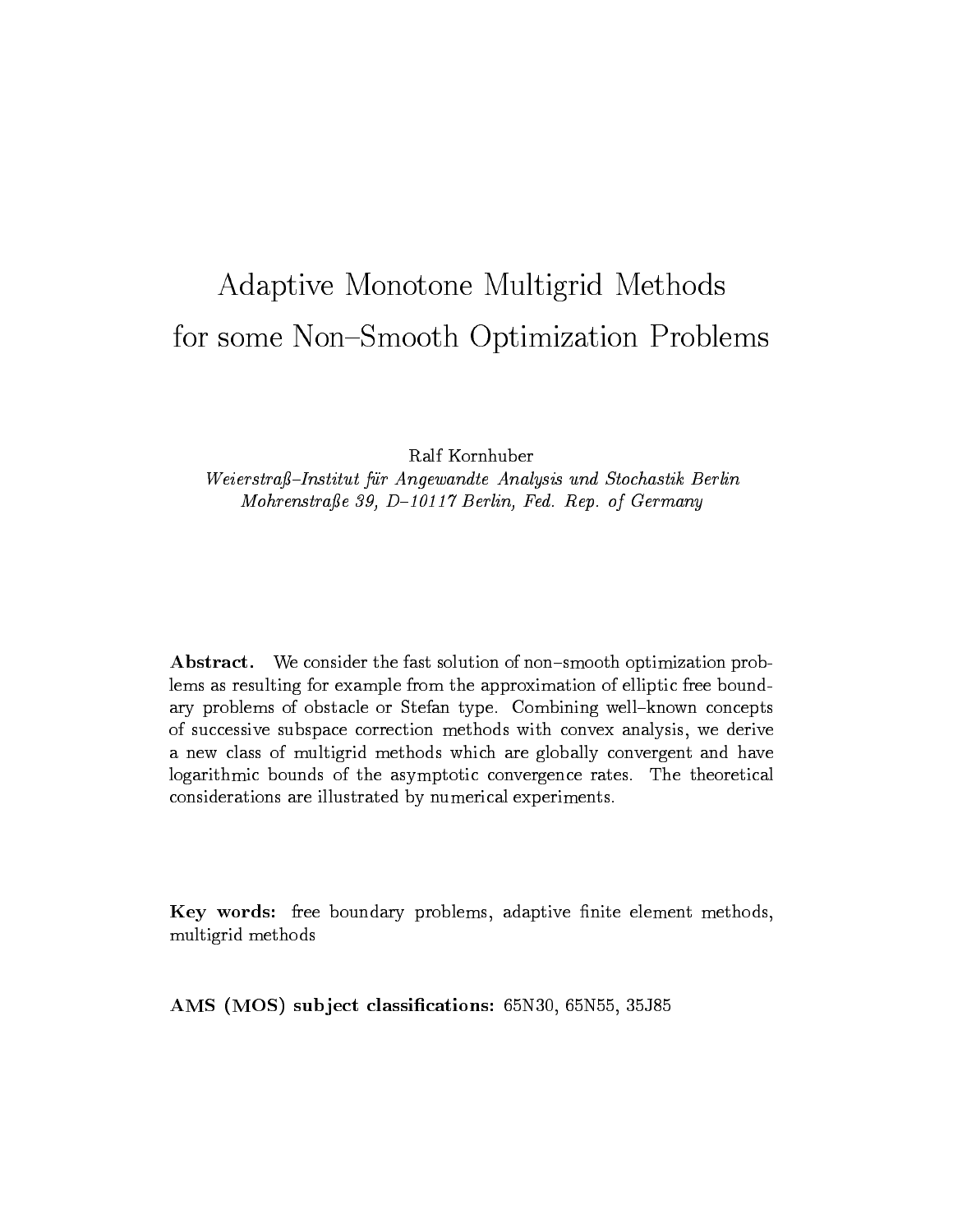# 1 Introduction

The weak solution of an elliptic selfadjoint boundary value problem is obthe corresponding the corresponding  $\mathcal{C}$  . We are the corresponding  $\mathcal{C}$  . We are the corresponding to  $\mathcal{C}$ will consider the more general problem

$$
\mathcal{J}(u)+\phi(u)=\text{ }\min
$$

with  $\phi$  denoting a convex functional which is piecewise quadratic but not differentiable. Such non-smooth optimization problems are modeling physical phenomena involving a change of phase. Obstacle problems or time{ discretized two-phase Stefan problems are typical examples (see e.g.  $[6, 7, 14]$ ) for further applications).

The continuous problem is discretized by piecewise linear finite elements with respect to a sequence of triangulations resulting from the successive adaptive refinement of a given initial mesh. A corresponding adaptive algorithm has been described in  $[20]$ . In this paper we will concentrate on the efficient solution of the nonlinear discrete problems arising on each refinement level.

The most delicate question in constructing a multigrid method for a nonlinear problem is how to represent the nonlinearity on the coarse grids. This process usually involves some kind of linearization. Unfortunately, the computed corrections may exceed the region in which the actual linearization is valid. This problem is often remedied by a posteriori damping of the coarse grid correction [12]. The appropriate selection of damping parameters is a non-trivial task  $[13, 15]$ . The basic idea of monotone multigrid methods to be presented here is first to find out a neighborhood of the actual iterate in which the actual linearization is valid and then to constrain the coarse grid correction to this neighborhood. In this way, we ensure monotonically decreasing energy in course of the iteration. It turns out that such kind of local linearization is equivalent to the damping of the inaccessible nonlinear coarse grid correction. Suitable damping parameters are implicitly incorporated in the constraints. This approach provides globally convergent methods and we can prove asymptotic multigrid convergence rates. In comparison with previous multigrid algorithms, monotone multigrid methods turned out to be superior both from a theoretical and from a numerical point of view [18, 19]. As proofs of the basic convergence results have been already presented elsewhere [18, 19], we will try to give an algorithmically oriented presentation here. In this way, we hope to simplify further generalizations of the underlying ideas and the implementation in existing multigrid codes. A more

detailed description will be contained in a forthcoming work [21].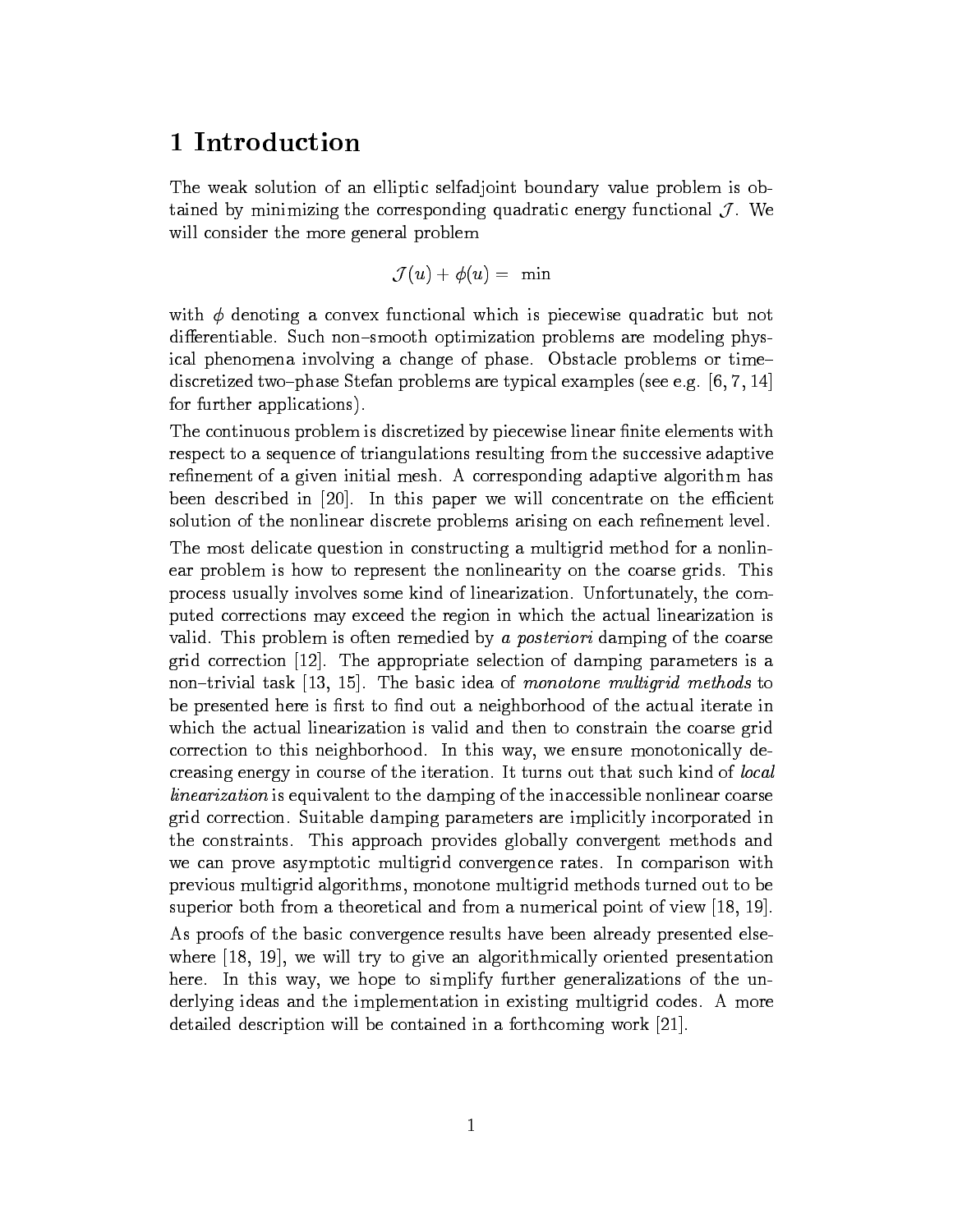# 2 Discretization of the Continuous Problem

Let  $\Omega$  be a bounded, polygonal domain in the Euclidean space  $\mathbb{R}^7$ . We consider the optimization problem

$$
u \in H: \quad \mathcal{J}(u) + \phi(u) \leq \mathcal{J}(v) + \phi(v), \quad v \in H,
$$
\n
$$
(2.1)
$$

on a closed subspace  $H \subset H^1(M)$ . For simplicity, we select  $H = H_0^1(M)$  corresponding to homogeneous Dirichlet boundary conditions. Other boundary conditions of Neumann or mixed type and the case of three space dimensions can be treated in a similar way [3, 4].

 $\Gamma$  , and  $\Gamma$  , and  $\Gamma$  , and  $\Gamma$  , and  $\Gamma$  , and  $\Gamma$  , and  $\Gamma$  , and  $\Gamma$  , and  $\Gamma$  , and  $\Gamma$  , and  $\Gamma$  , and  $\Gamma$  , and  $\Gamma$  , and  $\Gamma$  , and  $\Gamma$  , and  $\Gamma$  , and  $\Gamma$  , and  $\Gamma$  , and  $\Gamma$  , and  $\Gamma$  , and

$$
\mathcal{J}(v) = \frac{1}{2}a(v,v) - \ell(v),\tag{2.2}
$$

is induced by a continuous, symmetric, and H-elliptic bilinear form  $a(\cdot,\cdot)$ and a bounded, linear functional  $\ell$ . H is equipped with the energy norm  $|| \cdot || = a(\cdot, \cdot)$ .

The convex functional  $\phi$  of the form

$$
\phi(v) = \int_{\Omega} \Phi(v(x)) dx, \qquad (2.3)
$$

 $\frac{1}{2}$  generated by a scalar function  $\frac{1}{2}$   $\frac{1}{2}$   $\frac{1}{2}$   $\frac{1}{2}$   $\frac{1}{2}$   $\frac{1}{2}$   $\frac{1}{2}$   $\frac{1}{2}$   $\frac{1}{2}$   $\frac{1}{2}$   $\frac{1}{2}$   $\frac{1}{2}$   $\frac{1}{2}$   $\frac{1}{2}$   $\frac{1}{2}$   $\frac{1}{2}$   $\frac{1}{2}$   $\frac{1}{2}$  convex and piecewise quadratic,

$$
\Phi(z) = \frac{1}{2}b_i z^2 - f_i z + c_i, \quad \theta_i \le z \le \theta_{i+1}, \tag{2.4}
$$

on a partition

$$
-\infty\leq\theta_0<\theta_1<\ldots<\theta_N<\theta_{N+1}\leq+\infty
$$

of the closed interval  $\epsilon$  is a bounded by  $\epsilon$   $\theta$ ,  $\epsilon$   $N+1$  and that  $\epsilon$   $\epsilon$   $\epsilon$   $\epsilon$   $\epsilon$  is a follow, if  $z \notin K$ . To make sure that  $0 \in K$ , we assume  $\theta_0 \leq 0 \leq \theta_{N+1}$ . The convexity implies that  $\Phi$  is continuous on K but the derivative  $\Phi'$  may be discontinuous at the transition points  $\theta_i, i = 1, \ldots, N$ .

From the assumptions on  $\Phi$ , the functional  $\phi$  is convex, lower semi-continuous, and proper (i.e.  $\{ \setminus \}$  )  $\{ \setminus \{ \setminus \} \}$  , the particular particular,  $\{ \setminus \{ \setminus \} \}$ continuous on the close convex set  $\alpha \in \mathbb{R}$ ,

$$
\mathcal{K} = \{ v \in H \mid v(x) \in K, \text{ a.e. in } \Omega \} \neq \emptyset.
$$

Hence, it follows from well-known results  $[10]$  that the optimization problem (2.1) has a unique solution u 2 H and can be equivalently rewritten as the  $\sim$ elliptic variational inequality of the second kind

$$
u \in H: \quad a(u, v - u) + \phi(v) - \phi(u) \ge \ell(v - u), \quad v \in H. \tag{2.5}
$$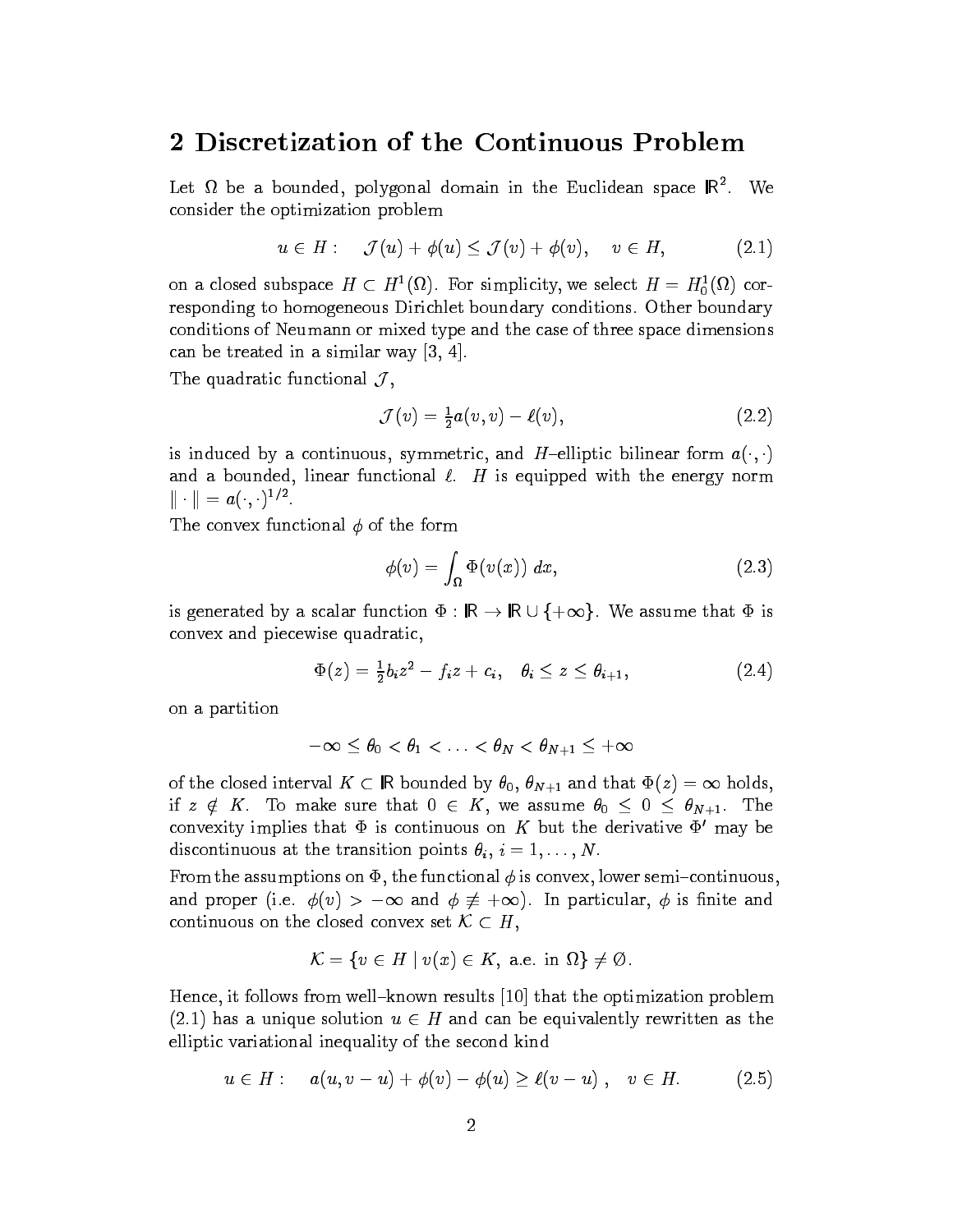Let T<sup>j</sup> be a consistent partition of in triangles with minimal diameter  $n_j = O(2^j)$ . The interior nodes and edges of  $T_j$  are denoted by  $N_j$  and  $\mathcal{E}_j$ , respectively. The finite element space  $\mathcal{S}_j \subset H$  contains all continuous functions  $v \in H$  which are linear on each triangle  $t \in \mathcal{T}_j$ .  $S_j$  is spanned by the nodal basis  $\Lambda_j = \{\lambda_p^{(j)} \mid p \in \mathcal{N}_j\}$ . Replacing H by the finite dimensional approximation  $S_j$  and the functional  $\phi$  by its  $S_j$ -interpolate  $\phi_j$ ,

$$
\phi_j(v) = \sum_{p \in \mathcal{N}_j} \Phi(v(p)) \int_{\Omega} \lambda_p^{(j)}(x) dx, \quad v \in \mathcal{S}_j,
$$
\n(2.6)

we obtain the discrete optimization problem

$$
u_j \in \mathcal{S}_j: \quad \mathcal{J}(u_j) + \phi_j(u_j) \leq \mathcal{J}(v) + \phi_j(v), \quad v \in \mathcal{S}_j. \tag{2.7}
$$

Observe that the discrete energy J <sup>+</sup><sup>j</sup> is nite and continuous on the closed  $\epsilon$  set  $\epsilon$  set  $\epsilon$ 

$$
\mathcal{K}_j = \{ v \in \mathcal{S}_j \mid v(p) \in K, \ p \in \mathcal{N}_j \} \neq \emptyset.
$$

It is easily seen that the discrete functional  $\phi_j$  still is convex, lower semicontinuous, and proper. Hence, the discrete problem (2.7) has a unique solution  $u_j \in S_j$  which is characterized by the variational inequality

$$
u_j \in \mathcal{S}_j: \quad a(u_j, v - u_j) + \phi_j(v) - \phi_j(u_j) \ge \ell(v - u_j), \quad v \in \mathcal{S}_j. \tag{2.8}
$$

The convergence of the discretization (2.7) follows from general results as condensed by Glowinski [10] and error estimates have been derived for example by Brezzi et al. [5] or Elliot [9].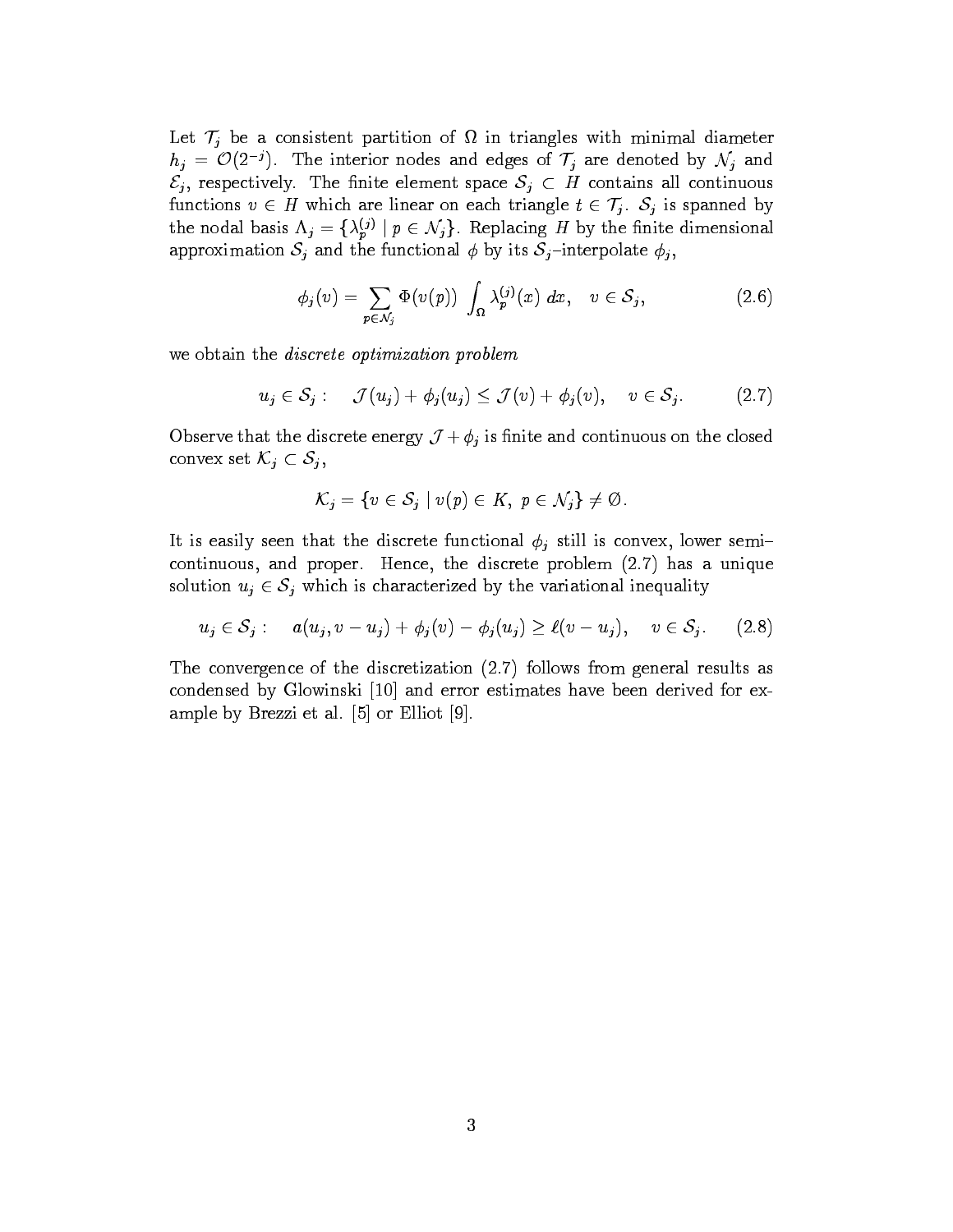# 3 Multilevel Relaxations

assume that  $\alpha$  is resulting from j results of a given, internetionally coarse  $\alpha$ triangulation  $\mathcal{I}$  of triangulation  $\mathcal{I}$  of triangulations of triangulations of triangulations of triangulations of triangulations of triangulations of triangulations of triangulations of triangulations of triangu  $\overline{S}$  and  $\overline{S}$  and  $\overline{S}$  . To avoid additional technicalities, we assume for the moment that each triangulation is uniformly refined, i.e. that each triangle  $t \in \mathcal{T}_{k-1}$  is subdivided into four congruent subtriangles to obtain the next triangulation  $\mathcal{T}_k$ .

Collecting the nodal basis functions  $\Lambda_k = {\Lambda_{pi}^{\nu}} / {\Lambda_k} = 1, \ldots, n_k$  from all refinement levels, we define the multilevel nodal basis  $\Lambda_{\mathcal{S}},$ 

$$
\Lambda_{\mathcal{S}}=\left(\lambda^{(j)}_{p_1},\ldots,\lambda^{(j)}_{p_{n_j}},\lambda^{(j-1)}_{p_1},\ldots,\lambda^{(j-1)}_{p_{n_{j-1}}},\ldots,\lambda^{(0)}_{p_1},\ldots,\lambda^{(0)}_{p_{n_0}}\right)
$$

which is ordered from fine to coarse. We frequently write  $\Lambda_{\mathcal{S}} = (\lambda_1, \ldots, \lambda_m)$ with  $m = n_j + \ldots + n_0$ .

In the special case of an elliptic selfadio selfadjoint  $\Gamma$  is selfabet (i.e.  $\Gamma$  ) one step of  $\Gamma$ a classical multigrid V-cycle with Gauss-Seidel smoother can be regarded as the successive optimization of the energy functional  $\mathcal C$  in the direction of the direction of the direction of the direction of the direction of the direction of the direction of the direction of the direction of the d multilevel as node a node of  $\alpha$  such a  $\alpha$  (cf. e.g. measures in the  $[2,1)$  and  $[2,1)$ or Yserentant [27]). We will use a straightforward extension of this multilevel relaxation as the starting point for the construction of monotone multigrid methods for the non-smooth optimization problem  $(2.7)$ . To be precise, we introduce the splitting

$$
S_j = \sum_{l=1}^{m} V_l, \tag{3.1}
$$

of Sj in the one functional subspaces  $\mathbf{r}$  in the  $\mathbf{r}$  subspace  $\mathbf{r}$  and  $\mathbf{r}$ given  $\nu$ -th iterate  $u_j \in \mathcal{N}_j$  one step of a *nonunear* multilevel relaxation now<br>reads as follows reads as follows.

Algorithm 3.1 (Nonlinear Multilevel Relaxation)

 $inuu$ ize:  $w_0 := u_j$ for  $l = 1$  step 1 until m do  $\mathbf{v}$  ,  $\mathbf{v}$  ,  $\mathbf{v}$  ,  $\mathbf{v}$  ,  $\mathbf{v}$  ,  $\mathbf{v}$  ,  $\mathbf{v}$  ,  $\mathbf{v}$  ,  $\mathbf{v}$  ,  $\mathbf{v}$  $\sum_{i=1}^{n}$  (with  $\sum_{i=1}^{n}$   $\sum_{i=1}^{n}$   $\sum_{i=1}^{n}$   $\sum_{i=1}^{n}$   $\sum_{i=1}^{n}$   $\sum_{i=1}^{n}$   $\sum_{i=1}^{n}$   $\sum_{i=1}^{n}$   $\sum_{i=1}^{n}$   $\sum_{i=1}^{n}$   $\sum_{i=1}^{n}$   $\sum_{i=1}^{n}$   $\sum_{i=1}^{n}$   $\sum_{i=1}^{n}$   $\sum_{i=1}^{n}$   $\sum_{i=1$ (3.2) with  $\mathbf{u} = \mathbf{u} = \mathbf{u} = \mathbf{u} = \mathbf{u} = \mathbf{u} = \mathbf{u} = \mathbf{u} = \mathbf{u} = \mathbf{u} = \mathbf{u} = \mathbf{u} = \mathbf{u} = \mathbf{u} = \mathbf{u} = \mathbf{u} = \mathbf{u} = \mathbf{u} = \mathbf{u} = \mathbf{u} = \mathbf{u} = \mathbf{u} = \mathbf{u} = \mathbf{u} = \mathbf{u} = \mathbf{u} = \mathbf{u} = \mathbf{u} = \mathbf{u} = \mathbf{u} = \mathbf{u$  $new \,\, \mathit{terate}: \,\, u_j \quad := w_m$ 

Observe that we have introduced certain damping parameters  $\omega_l$  which will be useful later on. Assuming

$$
\omega_l=1,\quad l=1,\ldots,n_j,\qquad \qquad (3.3)
$$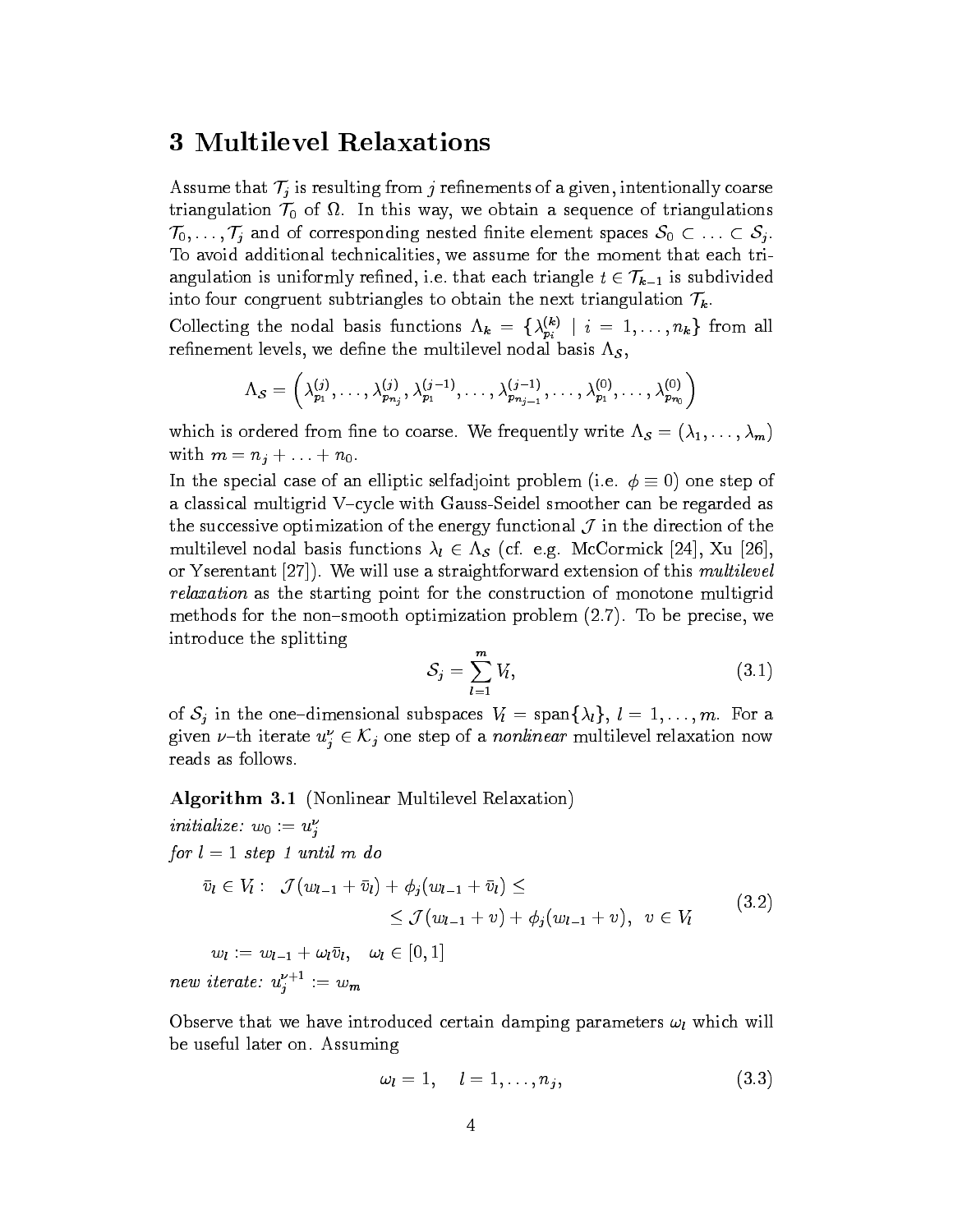the leading ne grid corrections in direction of l 2 j can be regarded as one step of the well-known single grid relaxation  $[10]$ . The corresponding iteration operator is denoted by  $\mathcal{M}_j$  and  $u_j := \mathcal{M}_j(u_j)$  is called smoothed iterate. Note that we have  $u_j \in \mathcal{N}_j$  for an arbitrary initial iterate  $u_j \in$ <br>The subsequent coarse arid corrections of the smoothed iterate  $\bar{u}^{\nu}$  in The subsequent *coarse grid* corrections of the smoothed iterate  $\bar{u}^{\nu}_{j}$  in the directions like  $\sim$  s nj  $\sim$   $\sim$   $\sim$   $\sim$  s nd  $\sim$  s nd  $\sim$  s nd  $\sim$  s  $\sim$  s  $\sim$  s  $\sim$  s nd  $\sim$  s nd  $\sim$  s nd  $\sim$ of the error.

The following convergence proof will be based on the global convergence of the leading single grid relaxation and on the monotonicity

$$
\mathcal{J}(w_l)+\phi_j(w_l)\leq \mathcal{J}(w_{l-1})+\phi_j(w_{l-1}), \quad l=1,\ldots,m, \qquad (3.4)
$$

of the local corrections.

**Theorem 3.1** For any initial iterate  $u_i^0 \in S_j$  and any sequence of damping parameters with the property  $(3.3)$  the sequence of iterates  $(u_j^{\nu})_{\nu>0}$  produced by Algorithm 3.1 converges to the solution  $u_i$  of the discrete problem (2.7).

**Proof:** We will use the abbreviation  $\bar{\mathcal{J}} = \mathcal{J} + \phi_j$ . The sequence of iterates  $u_j$ ,  $\nu \geq 0$ , is bounded because the monotonicity (3.4) yields

$$
\bar{\mathcal{J}}(u_j^\nu) \leq \bar{\mathcal{J}}(\bar{u}_j^0) < \infty, \ \ \nu \geq 1,
$$

and we have  $\bar{J}(u^{\nu}) \to \infty$  for any unbounded sequence  $(u^{\nu})_{\nu>0} \subset S_j$ . Let  $u_j^*, k \geq 0$ , be an arbitrary, convergent subsequence of  $u_j^*$  with the limit  $u^* \in \mathcal{S}_j$  $2 - j$ 

$$
u_j^{\nu_k} \to u^*, \quad k \to \infty. \tag{3.5}
$$

Such a subsequence exists, because  $u_j$  is bounded and  $\delta_j$  has finite dimension. Observe that  $u^* \in \mathcal{K}_i$ , because  $(u^*_{i})_k$ In order to prove  $u^* = u_j$ , we will show that  $u^*$  is a fixed point of the single grid relationships  $\cdot$  ,  $\cdot$  is the checked that  $\cdot$  and  $\cdot$   $\cdot$  is continuous so that  $\cdot$ 

$$
\mathcal{M}_j(u_j^{\nu_k}) \to \mathcal{M}_j(u^*), \quad k \to \infty. \tag{3.6}
$$

As each step of the multilevel relaxation starts with the single grid relaxation  $\mathcal{M}_j$ , the local monotonicity (3.4) implies

$$
\bar{\mathcal{J}}(u_j^{\nu_k+1}) \leq \bar{\mathcal{J}}(\mathcal{M}_j(u_j^{\nu_k})) \leq \bar{\mathcal{J}}(u_j^{\nu_k}).
$$

From (3.4) we also have

$$
\bar{\mathcal{J}}(u_j^{\nu_{k+1}}) \leq \bar{\mathcal{J}}(u_j^{\nu_k+1}).
$$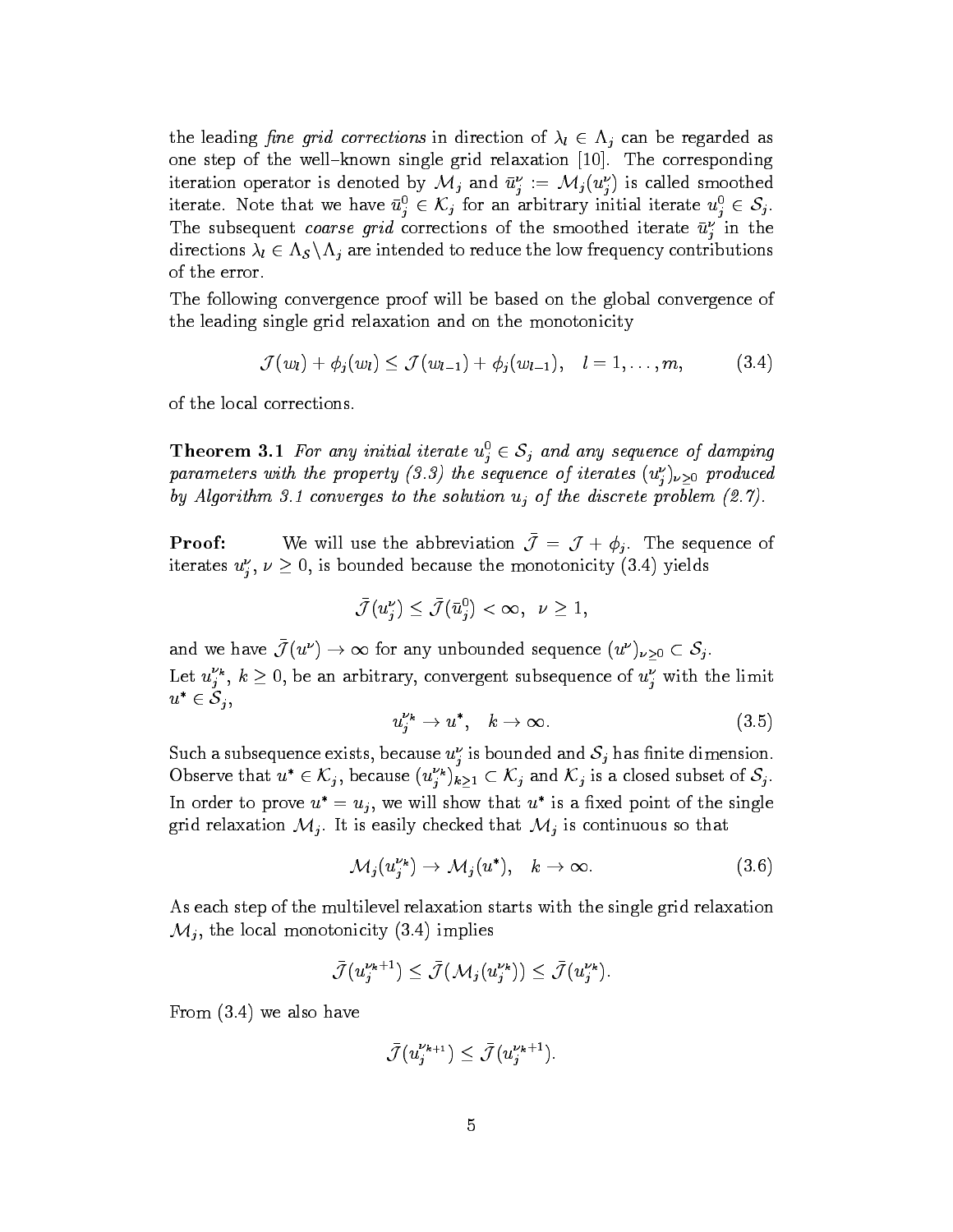In virtue of the convergence (5.0), (5.0), and the continuity of  $J$  on  $\mathcal{N}_j$ , this leads to

$$
\bar{\mathcal{J}}(\mathcal{M}_j(u^*)) = \bar{\mathcal{J}}(u^*). \tag{3.7}
$$

It is easily seen that (3.7) holds, if and only if all local corrections of the single grid relaxation applied to u are zero, i.e.  $\mathcal{M}_j(u) = u$  . The single grid relaxation is globally convergent so that  $u_j$  is the only fixed point of

 $\mathcal{M}_j$ , giving  $u^j = u_j$ .<br>As  $(u^{\nu_k}_j)_{k\geq 0}$  was an arbitrary convergent subsequence, the whole sequence  $u^{\nu}_j$ must converge to  $u_j$ . This completes the proof.  $\blacksquare$ 

In the special case  $\tau$   $_1$  cases implemented as a vertical can be implemented as a variable: Representing the bilinear form  $a(\cdot,\cdot)$  on the coarse grid spaces  $S_k$  by their values on  $\Lambda_k$ , one can update the residual and evaluate the local corrections without visiting the fine grid. This provides optimal numerical complexity, i.e.  $\mathcal{L}(\mathcal{L})$  or the step. To each iteration step. To each interaction step. To each input  $\mathcal{L}(\mathcal{L})$ tion for the nonlinear case, we will now consider the local subproblems for the local corrections

$$
\bar v_l = \bar z_l \lambda_l \in V_l
$$

in more detail. Using subdifferential calculus  $[8]$ ,  $(3.2)$  can be rewritten as the following scalar inclusion for the unknown coecient zl 2 <sup>R</sup>

$$
0\in a(\lambda_l,\lambda_l)\bar{z}_l-(\ell(\lambda_l)-a(w_{l-1},\lambda_l))+\partial\phi_j(w_{l-1}+\bar{z}_l\lambda_l)(\lambda_l).\qquad \quad (3.8)
$$

Observe that  $\partial \phi_i(w_{l-1} + z\lambda_l)(\lambda_l)$  is a piecewise linear function in z because the scalar function  $\Phi$  which generates  $\phi_j$  is piecewise quadratic. Hence, after some tedious calculations in  $\beta$  are need grid corrections in directions in  $\alpha$   $\beta$  in  $\beta$ available in closed form [19, 20].

Let us consider the coarse  $\Theta$  and corrections in direction is a complete since  $\mathcal{X} \subset \mathbb{R}^N$  $k < j$ . It is clear that  $\bar{z}_l$  can not be computed without evaluating the intermediate iterate with  $\mathbf{r}_1$  at all nodes  $\mathbf{r}_2$  into supply l, because the subdimension continuous  $\partial \phi_i(w_{l-1} + z\lambda_l)(\lambda_l)$  is nonlinear with respect to the argument  $w_{l-1} + z\lambda_l$ . This leads to (at least) one additional prolongation for each local coarse grid correction. As a consequence, the number of operations for one complete iteration step is no longer linearly bounded but grows like O(nj log(nj )).

To preserve the optimal numerical complexity of the classical  $V$ -cycle, we will now approximate the exact coarse grid corrections  $\bar{v}_l$  by a *local linearization* of the subproblems (3.8) in a neighborhood of the smoothed iterate  $u_*$  . For  $\sim$ this reason, we define the *alscrete phases*  $N_j(u_j) \subset N_j$  of  $u_j$  by

$$
\mathcal{N}_j^i(\bar{u}_j^{\nu}) = \{p \in \mathcal{N}_j \mid \bar{u}_j^{\nu}(p) \in (\theta_i, \theta_{i+1})\}, \quad i = 0, \ldots, N.
$$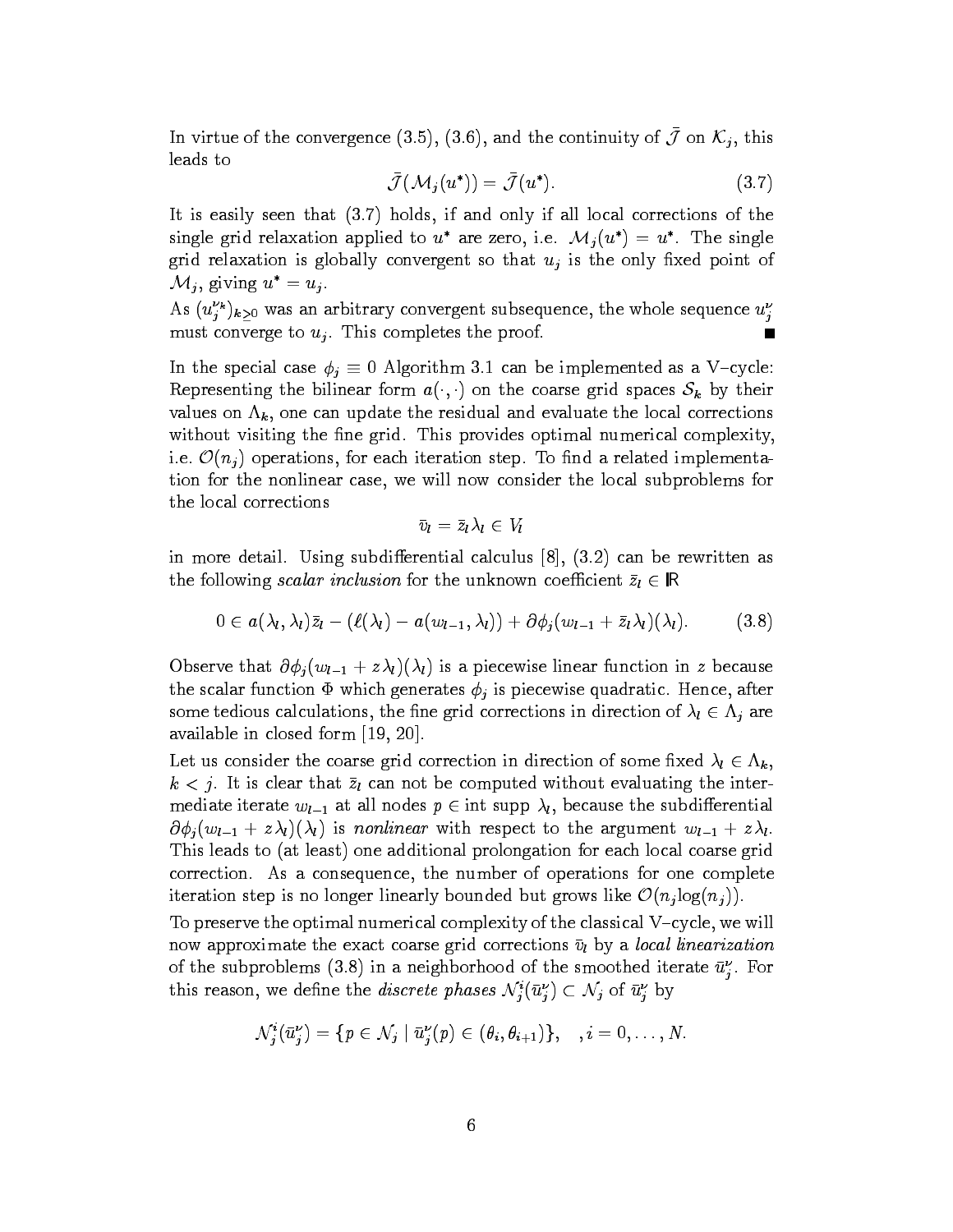At the remaining *critical nodes*  $N_i(u_i)$ ,

$$
\mathcal{N}_j^{\bullet}(\bar{u}_j^{\nu}) = \mathcal{N}_j \setminus \bigcup_{i=0}^N \mathcal{N}_j^i(\bar{u}_j^{\nu}), \tag{3.9}
$$

 $u_j$  has values in the set  $\{v_1,\ldots,v_N\}$  or transition points.

Now the key observation is that  $\phi_i(w)$  is a quadratic functional as long as the *discrete phases of w remain invariant.* Such a neighborhood of  $u_j$  is given by the closed convex subset  $\mathcal{W}_{u_j} \subset \mathcal{O}_j$ ,

$$
{\cal K}_{\bar{u}^{\nu}_{j}}=\{w\in\mathcal{S}_{j}|~\underline{\varphi}_{\bar{u}^{\nu}_{j}}(p)\leq w(p)\leq\overline{\varphi}_{\bar{u}^{\nu}_{j}}(p),~p\in\mathcal{N}_{j}\},
$$

where the obstacles  $\underline{\varphi}_{\bar{u}^{\nu}_j}, \varphi_{\bar{u}^{\nu}_j} \in \mathcal{S}_j$  are defined by

$$
\underline{\varphi}_{\bar{u}_j^{\nu}}(p) = \theta_i, \quad \overline{\varphi}_{\bar{u}_j^{\nu}}(p) = \theta_{i+1}, \quad \text{if} \quad p \in \mathcal{N}_j^i(\bar{u}_j^{\nu}), \n\underline{\varphi}_{\bar{u}_j^{\nu}}(p) = \overline{\varphi}_{\bar{u}_j^{\nu}}(p) = \bar{u}_j^{\nu}(p), \quad \text{if} \quad p \in \mathcal{N}_j^{\bullet}(\bar{u}_j^{\nu}).
$$
\n(3.10)

 $R_{\alpha}$  is the  $\kappa v_{\alpha}$  to juich by the grid correction.  $B$  construction, the functional  $\varphi_j$  on  $\kappa_{u_j}$  can be few fitted as

$$
\phi_j(w) = \frac{1}{2} b_{\bar{u}_j^{\nu}}(w, w) - f_{\bar{u}_j^{\nu}}(w) + \text{const.}, \ \ w \in \mathcal{K}_{\bar{u}_j^{\nu}}, \tag{3.11}
$$

 $\sim$ 

with the symmetric positive semiconnite similar form  $v_{\bm{i}_i}$  (c,  $\omega$ ),

$$
b_{\bar{u}^{\nu}_{j}}(v,w) = \sum_{i=0}^{N} \sum_{p \in \mathcal{N}_{j}^{i}(\bar{u}^{\nu}_{j})} b_{i}v(p)w(p) \int_{\Omega} \lambda_{p}^{(j)}(x) dx, \qquad (3.12)
$$

and the filled functional  $J\mathbf{u}_i^{\dagger}(\mathbf{v})$ ,

$$
f_{\bar{u}_j^{\nu}}(v) = \sum_{i=0}^{N} \sum_{p \in \mathcal{N}_j^i(\bar{u}_j^{\nu})} f_i v(p) \int_{\Omega} \lambda_p^{(j)}(x) dx.
$$
 (3.13)

To take advantage of the simple representation of bilinear forms and linear operators on the coarse spaces  $\mathbf{I}$  , we want to constrain the local to constraints  $\mathbf{I}$ corrections in such a way that all the intermediate for all remain in  $\mathcal{W}_{q_i}^i$ . Equivalently, the coarse grid corrections must not cause a change of phase. Hence, the local subproblems (3.2) in Algorithm 3.1 are replaced by the quadratic obstacle problems

$$
\bar{v}_l \in \mathcal{D}_l^* : \quad \mathcal{J}(w_{l-1} + v_l^*) + \phi_j(w_{l-1} + v_l^*) \leq
$$
\n
$$
\leq \mathcal{J}(w_{l-1} + v) + \phi_j(w_{l-1} + v), \quad v \in \mathcal{D}_l^*,
$$
\n
$$
(3.14)
$$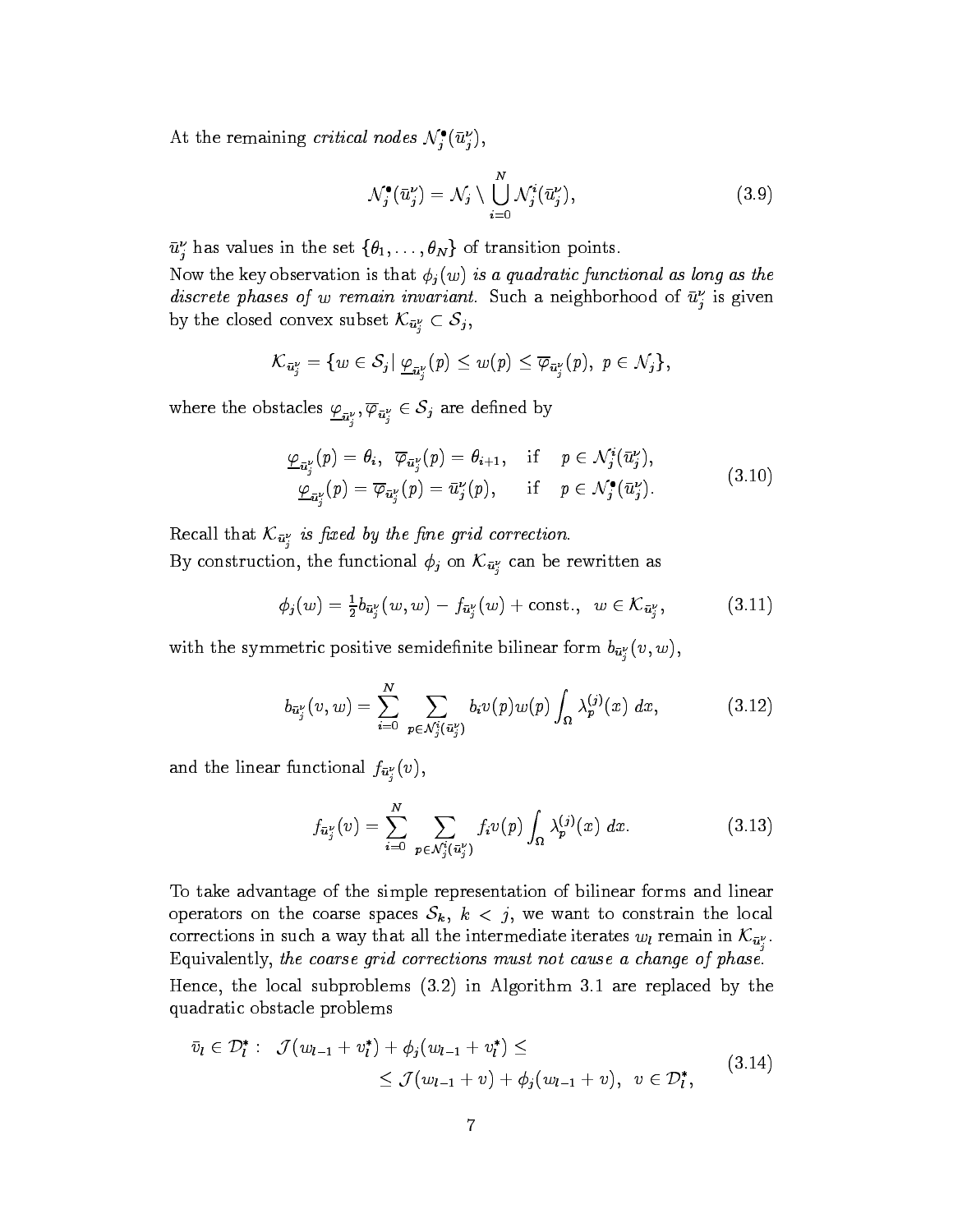with constraints

$$
\mathcal{D}_{l}^{*} = \{ v \in V_{l} \mid w_{l-1} + v \in \mathcal{K}_{\bar{u}_{j}^{\nu}} \} \subset V_{l}.
$$
 (3.15)

In the light of  $(3.11)$ , the energy functional on  $\nu_{l}$  has the representation

$$
\mathcal{J}(w_{l-1}+v)+\phi_j(w_{l-1}+v)=\tfrac{1}{2}a_{\bar{u}_j^{\nu}}(v,v)-r_{\bar{u}_j^{\nu}}(w_{l-1})(v)+\text{const.}\qquad(3.16)
$$

where we have set  $u_i$  ( $\omega_{i-1}$ )  $\omega_{u_i}$   $\omega_{u_i}$  ( $\omega_{i-1}$ ) and

$$
a_{\bar{u}_j^{\nu}}(\cdot,\cdot)=a(\cdot,\cdot)+b_{\bar{u}_j}(\cdot,\cdot),\quad \ell_{\bar{u}_j^{\nu}}=\ell+f_{\bar{u}_j^{\nu}}.\tag{3.17}
$$

The set  $\nu_l$  clearly contains all  $v \in v_l$  satisfying

$$
\underline{\varphi}_{\bar{u}_j^{\nu}} - w_{l-1} \le v \le \overline{\varphi}_{\bar{u}_j^{\nu}} - w_{l-1}.
$$
\n(3.18)

wether some v is contained in  $\mathcal{D}_l^*$  or not. For this reason, we approximate  $\mathcal{D}_l^*$ by replacing the fine grid defect obstacles  $w_{l-1} - \underline{\varphi}_{\bar{u}^{\nu}_{i}}, \, w_{l-1} - \varphi_{\bar{u}^{\nu}_{j}}$  appearing  $\sum_{i=1}^{n}$  in  $\sum_{i=1}^{n}$  by coarse grid approximations  $\sum_{i=1}^{n}$   $\sum_{i=1}^{n}$   $\sum_{i=1}^{n}$   $\sum_{i=1}^{n}$  is contributed that the coarse resulting subset

$$
\mathcal{D}_l = \{ v \in V_l \mid \underline{\psi}_l \le v \le \overline{\psi}_l \} \subset V_l \tag{3.19}
$$

satisfies  $0 \in \mathcal{D}_l \subset \mathcal{D}_l$ , we require

$$
\underline{\varphi}_{\bar{u}_j^{\nu}} - w_{l-1} \le \underline{\psi}_l \le 0 \le \overline{\psi}_l \le \overline{\varphi}_{\bar{u}_j^{\nu}} - w_{l-1}.
$$
\n(3.20)

 $\mathcal{L}$  is a postpone that construction of such monotone approximations  $\mathcal{L}_l$  ,  $\mathcal{L}_l$ to the next section. We now summarize one complete step of our linearized multilevel relaxation.

#### Algorithm 3.2 (Linearized Multilevel Relaxation)

 $\emph{pne gra smooning: } u_j := \mathcal{M}_j(u_j)$ local linearization:  $\omega_{u_j}$  ,  $\omega + \omega_{u_j}$  ,  $\omega_{u_j}$  ,  $\omega + \omega_{u_j}$ coarse grid correction:

initialization: 
$$
w_{n_j} := \bar{u}_j^{\nu}
$$

\nfor  $l = n_j + 1$  step 1 until  $m$  do

\n $update \, D_l$ 

$$
v_l \in \mathcal{D}_l: \frac{1}{2} a_{\bar{u}_j^{\nu}}(v_l, v_l) - r_{\bar{u}_j^{\nu}}(w_{l-1})(v_l) \leq \frac{1}{2} a_{\bar{u}_j^{\nu}}(v, v) - r_{\bar{u}_j^{\nu}}(w_{l-1})(v), \ \ v \in \mathcal{D}_l \qquad (3.21)
$$

 $w_l := w_{l-1} + v_l$ new iterate:  $u_j$  :  $=w_m$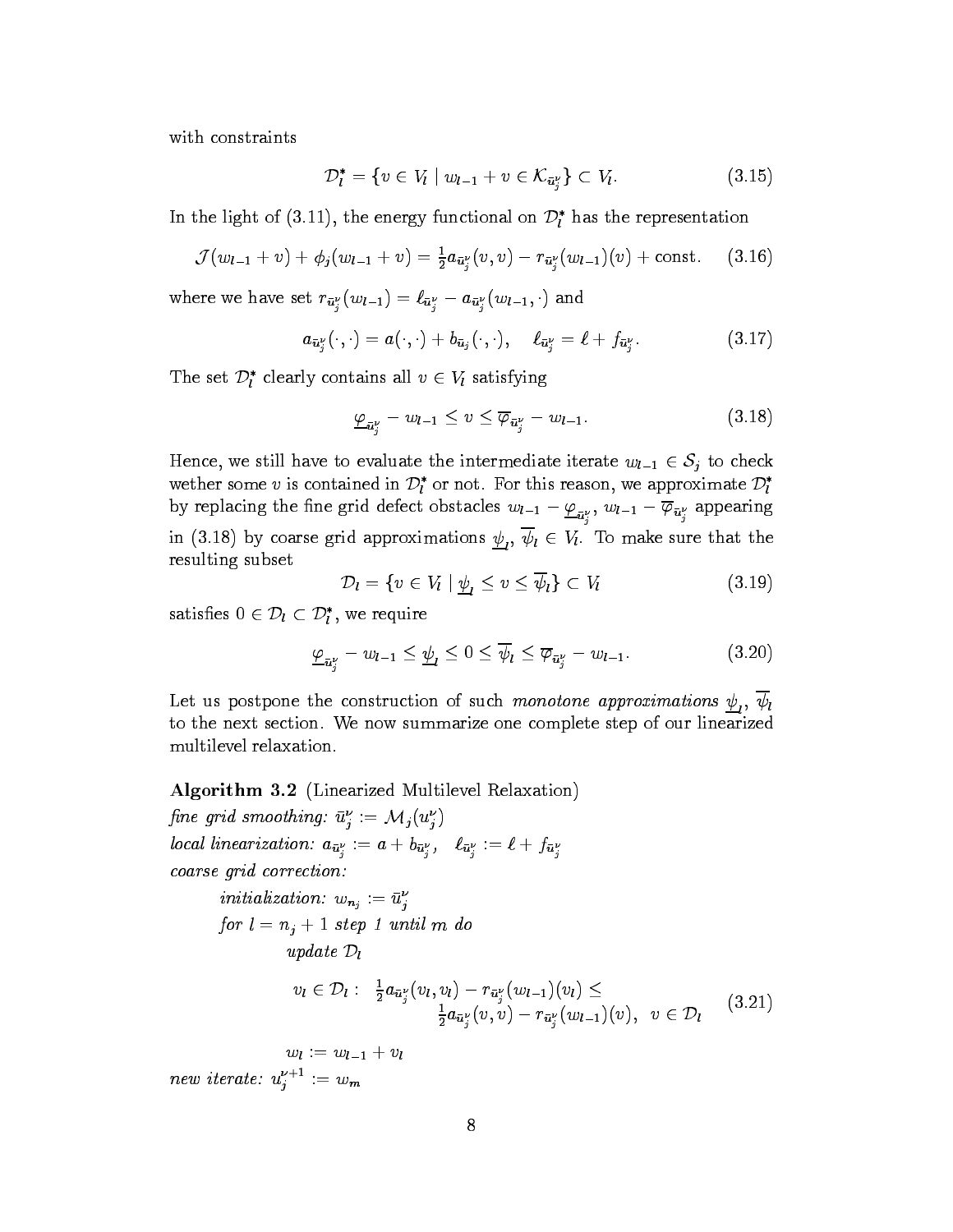It is the main result of this section that local linearization can be regarded as local damping.

 $\overline{v}_l$  and  $v_l$  resulting from the subproblems  $(3.2)$  and  $(3.21)$ , respectively, are related by

$$
v_l = \omega_l \bar{v}_l \tag{3.22}
$$

with some  $\mathbb{E}[\mathbf{1}]$ .

If  $\bar{v}_l \in \mathcal{D}_l$ , then the inclusion  $\mathcal{D}_l \subset \mathcal{D}_l^*$  yields  $\bar{v}_l = v_l$ . As  $\bar{v}_l \in V_l$ **Proof:** If  $v_l \in \mathcal{V}_l$ , then the inclusion  $\mathcal{V}_l \subset \mathcal{V}_l$  yields  $v_l = v_l$ . As  $v_l \in V_l$ <br>and  $\underline{\psi}_l$ ,  $\overline{\psi}_l \in V_l$ , we only have to consider the remaining cases  $\overline{v}_l < \underline{\psi}_l$  and  $\mathcal{H}$  ,  $\mathcal{H}$  and the matrices of  $\mathcal{H}$  of  $\mathcal{H}$  of  $\mathcal{H}$  =  $\mathcal{H}$  . The second case can be treated in a similar way.  $\blacksquare$ 

Lemma 3.1 implies that Algorithm 3.2 is a special case of Algorithm 3.1. In particular, it is globally convergent. By keeping the local coarse grid corrections vl in Dl , the damping parameters in  $\iota$  are implicitly selected in such  $\iota$ a way that the local linearization (3.11) remains valid. A similar approach can be used, if the functional  $\phi_j$  is not piecewise linear but piecewise smooth. This will be the subject of a forthcoming paper.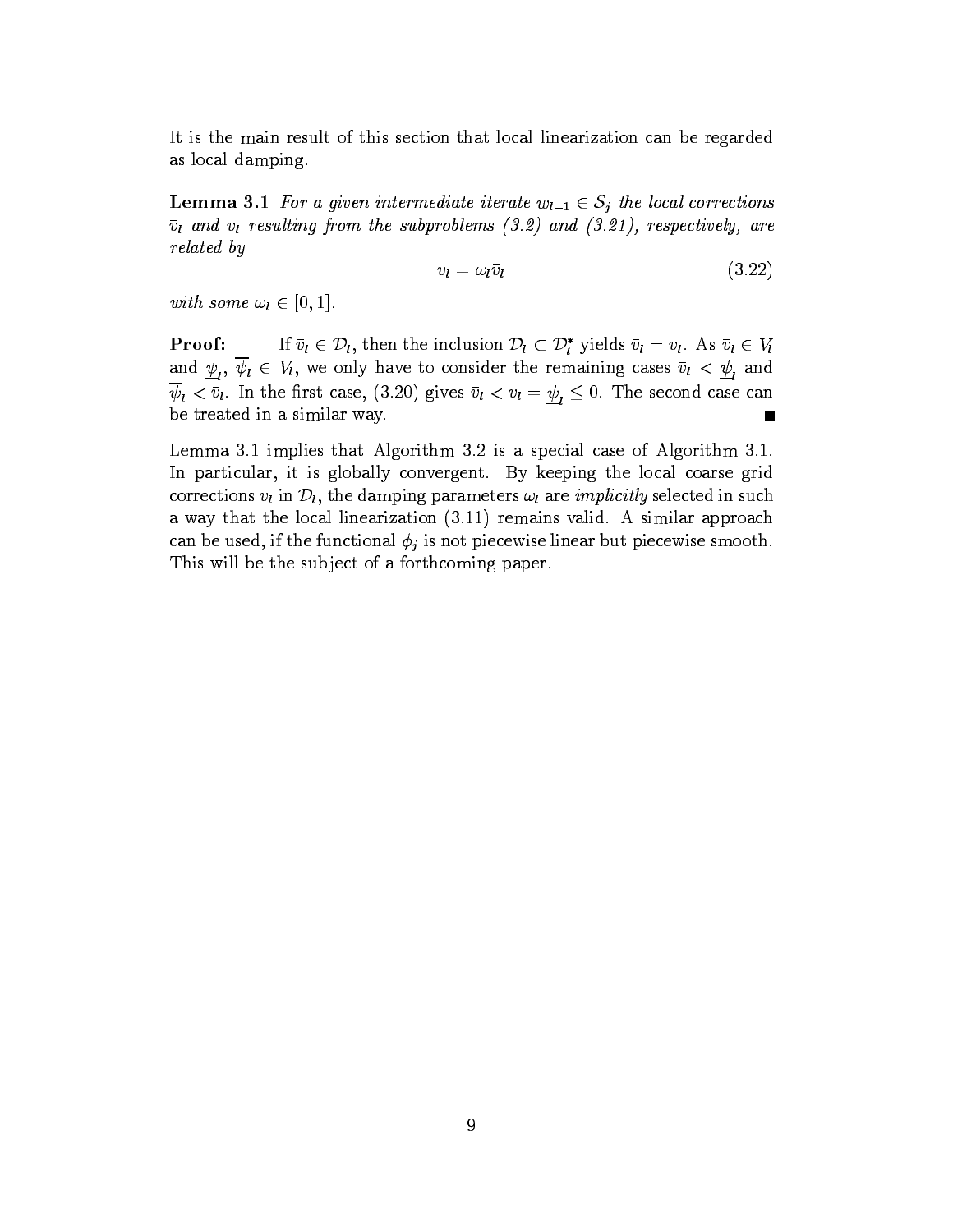### 4 Standard Monotone Multigrid Methods

To complete the construction of a monotone multigrid method, we now derive suitable local obstacles  $\frac{r}{l}$  and  $r$  is  $\frac{r}{l}$  ,  $\frac{r}{l}$  ,  $\frac{r}{l}$  ,  $\frac{r}{l}$  ,  $\frac{r}{l}$  ,  $\frac{r}{l}$  ,  $\frac{r}{l}$  ,  $\frac{r}{l}$  ,  $\frac{r}{l}$  ,  $\frac{r}{l}$  ,  $\frac{r}{l}$  ,  $\frac{r}{l}$  ,  $\frac{r}{l}$  ,  $\frac{r}{l}$  ,  $\frac{r}{l$ it is sufficient to consider only the upper obstacles  $\overline{\psi}_l$ . The construction relies on suitable successive restrictions of the initial defect obstacle  $\varphi_{\bar{u}^{\nu}_{j}} - u^{\nu}_{j}.$ 

To identify the supporting points and the levels of l  $2$  S  $\alpha$  , we will use the line notation

$$
\lambda_{l_{ik}}=\lambda_{p_i}^{(k)},\qquad i=1,\ldots,n_k,\;k=0,\ldots,j.
$$

Then the correction

$$
v^{(k)} = v_{p_1}^{(k)} + \ldots + v_{p_{n_k}}^{(k)}
$$

is the sum of all local corrections  $v_{l_{ik}} = v_{p_i}^{(k)}$  in direction of the basis functions  $\lambda_{l_{ik}} = \lambda_{pi}^{(k)}$  on level k. The following lemma is easily proved by induction.

**Lemma 4.1** Assume that the mappings  $R_{k+1}$ :  $S_{k+1} \rightarrow S_k$ ,  $k = j = 1, \ldots, 0$ ,<br>are monotone in the sense that are monotone in the sense that

$$
0 \le R_{k+1}^k v(p) \le v(p), \ \ p \in \mathcal{N}_{k+1}, \tag{4.1}
$$

nous for all non-negative  $v \in S_{k+1}$ . Then, for a given smoothed iterate  $u_j$ <br>and the initial defect obstacle  $\overline{\psi}^{(j)} = \overline{\varphi}_{\bar{u}_i^{\nu}} - \bar{u}_j^{\nu} \geq 0$ , the recursive restriction je poznata u predstavanje i poznata u predstavanje i poznata u predstavanje i poznata u predstavanje i poznata

$$
\overline{\psi}^{(k)} = R_{k+1}^k (\overline{\psi}^{(k+1)} - v^{(k+1)}), \ \ k = j - 1, \ldots, 0,
$$
 (4.2)

provides local upper obstacles  $\overline{\psi}_l \in V_l$  with the property (3.20) by the definition

$$
\overline{\psi}_{l_{ik}} = \overline{\psi}^{(k)}(p_i) \lambda_{p_i}^{(k)}, \quad i = 1, \dots, n_k. \tag{4.3}
$$

As we are interested in multigrid convergence rates, we want to exclude the trivial choice  $n_{k+1} = 0$  which would bring back the single grid relaxation. Hence, we will now derive monotone restrictions  $\kappa_{k+1}^*$  satisfying

$$
\min\{v(q) \mid q \in \mathcal{N}_{k+1} \cap \text{ int } \operatorname{supp} \lambda_p^{(k)}\} \leq R_{k+1}^k v(p), \ \ p \in \mathcal{N}_k,\tag{4.4}
$$

will turn out later on that such *quasioptimal* restrictions provide asymptotic multigrid convergence rates. Let us select a certain ordering of the edges operator  $R_{k+1}^k : S_{k+1} \to S_k$  is defined by

$$
R_{k+1}^k v = I_{\mathcal{S}_k} \circ R_{e_s} \circ \ldots \circ R_{e_1} v, \ \ v \in \mathcal{S}_{k+1}.
$$
 (4.5)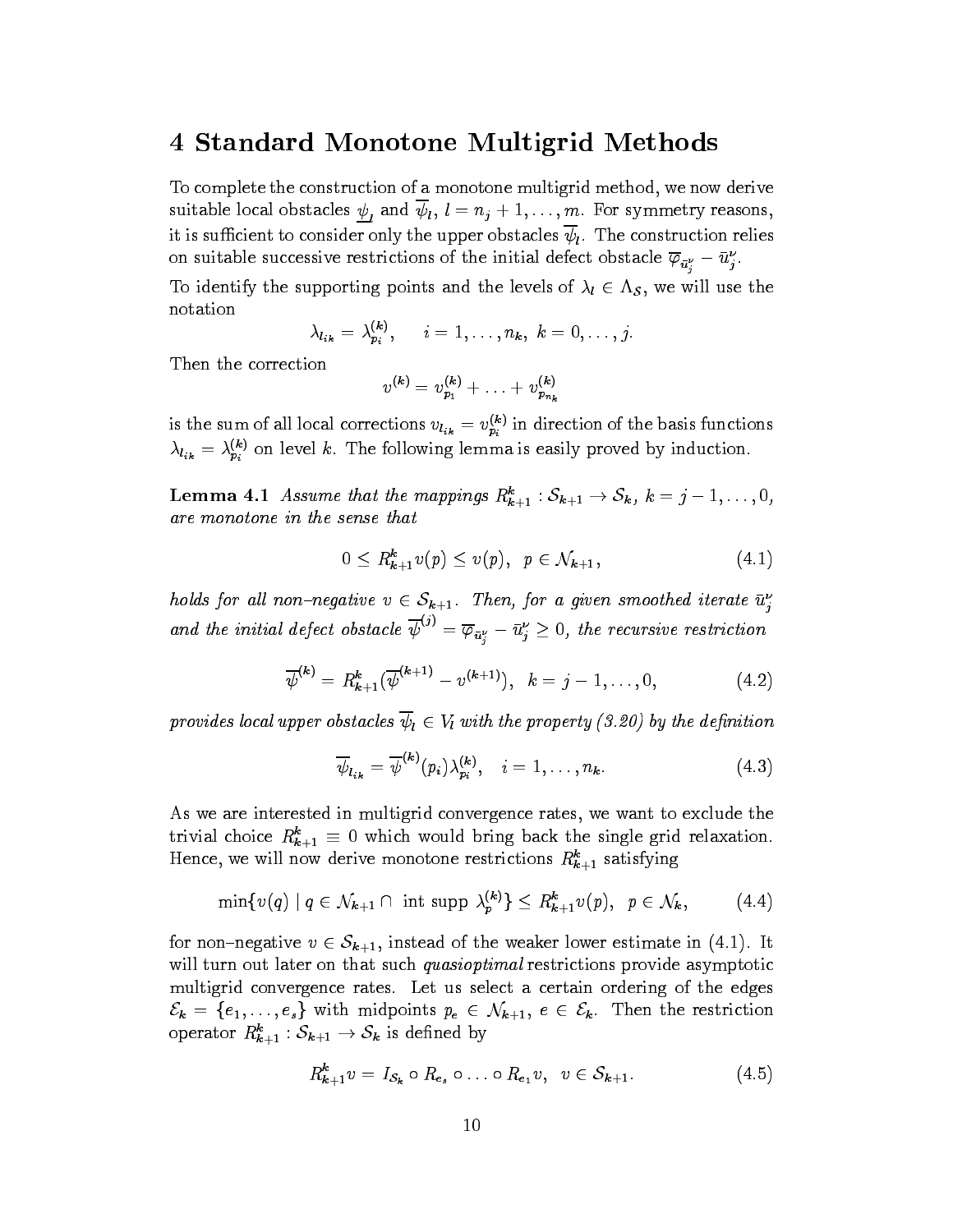Here  $I_{\mathcal{S}_k}$  denotes the  $\mathcal{S}_k$ -interpolation and the operators  $R_e : \mathcal{S}_{k+1} \to \mathcal{S}_{k+1}$ ,  $\epsilon$   $\epsilon$   $\epsilon$ <sub>k</sub>, are of the form

$$
R_{e}v = v + v_{1}\lambda_{p_{1}}^{(k+1)} + v_{2}\lambda_{p_{2}}^{(k+1)}, \quad v \in S_{k+1}, \tag{4.6}
$$

with  $p_1, p_2 \in \mathcal{N}_k$  denoting the vertices of  $e = (p_1, p_2) \in \mathcal{E}_k$ . The scalars  $\mathcal{L}_{1}$ ,  $\mathcal{L}_{2}$   $\subset$   $\cdots$   $\cdots$   $\left( \ldots$   $\right)$  are chosen such that

$$
R_e v(p)\leq v(p),\;\;p=p_1,p_e,p_2.
$$

In particular, we set v1  $\rightarrow$  0, if v(p)  $\rightarrow$  v(pe) or v(pu)  $\rightarrow$  v(pe). In v(pe). the remaining case,  $v_1$  is determined by

$$
v_1 = \left\{\begin{array}{ccc} 2v(p_e)-v(p_1)-v(p_2), & \text{if} & v(p_2) \leq v(p_e) \leq v(p_1), \\ v(p_e)-v(p_1), & \text{if} & v(p_e) \leq v(p), \; p=p_1, p_2. \end{array}\right.
$$

The value of  $v_2$  is obtained in a symmetrical way.

The following proposition can be checked by elementary considerations.

 $\mathbf{P}$  and  $\mathbf{P}$  and  $\mathbf{P}$  and  $\mathbf{P}$  and  $\mathbf{P}$  and  $\mathbf{P}$  and  $\mathbf{P}$  are denoted by  $\mathbf{P}$  and  $\mathbf{P}$  are denoted by  $\mathbf{P}$  and  $\mathbf{P}$  are denoted by  $\mathbf{P}$  and  $\mathbf{P}$  are denoted by  $\mathbf{P}$ viaes a quasioptimal upper restriction operator  $\kappa_{k+1}$  in the sense of  $(4.4)$ .

We will now formulate Algorithm 3.2 as a multigrid V-cycle. For this reason, we rewrite the computation of the correction  $v^{(k)}$  from all local subproblems  $(3.21)$  on a fixed level k as one step of a *projected Gauss-Seidel-method*. The corresponding iteration operator for a bilinear form  $a = a(\cdot, \cdot)$ , a right hand side r, and obstacles  $\psi$ ,  $\overline{\psi}$  is denoted by  $\overline{\mathcal{M}}_k(a, r, \psi, \overline{\psi}) : \mathcal{S}_k \to \mathcal{S}_k$ . Recall that  $M_i: S_i \to S_i$  stands for the *nonlinear single grid relaxation*. Lower and upper monotone restrictions will be denoted by  $\underline{R}^k_{k+1}$  and  $\overline{R}^k_{k+1}$ , respectively.

Algorithm 4.1 (Standard Monotone Multigrid Method)

 $\emph{j}$ ne gria smootning:  $u_{j}:=\emph{m}_{j}(u_{j})$  $\sum_{i=1}^n a_i$  ,  $\sum_{i=1}^n a_i$  ,  $\sum_{i=1}^n a_i$  ,  $\sum_{i=1}^n a_i$ je poznata za obrazu na stanie na stanie na stanie na stanie na stanie na stanie na stanie na stanie na stanie  $\sim$ je poznata za obrazu na stanie na stanie na stanie na stanie na stanie na stanie na stanie na stanie na stanie coarse grid correction: initialize: bilinear form and residual:  $a^{\langle j \rangle} := a_{\bar{u}_j^{\nu}}, \quad r^{\langle j \rangle} := \ell_{\bar{u}_j^{\nu}} - a_{\bar{u}_j^{\nu}} \langle u_j, \cdot \rangle$  $\textit{defect obstacles}:\ \underline{\psi}^{(J)}:=\underline{\varphi}_{\bar{u}^{\nu}_{j}}-\bar{u}^{\nu}_{j},\ \ \psi^{(J)}:=\overline{\varphi}_{\bar{u}^{\nu}_{j}}-\bar{u}^{\nu}_{j}$ qiobal correction:  $v_i := v$  $\sim$  $j$  is the  $j$  -form  $r$  is the form  $\delta$  and  $\delta$ canonical restrictions:  $a^{(k)} := a^{(k+1)} \overline{S_k \times S_k}$ ,  $r^{(k+1)} = r^{(k+1)} \overline{S_k}$ quasioptimal restrictions:  $\psi^{(k)} := \underline{R}_{k+1}^k \psi^{(k+1)}, \quad \psi^{(k)} := R_{k+1}^k \psi^{(k+1)}$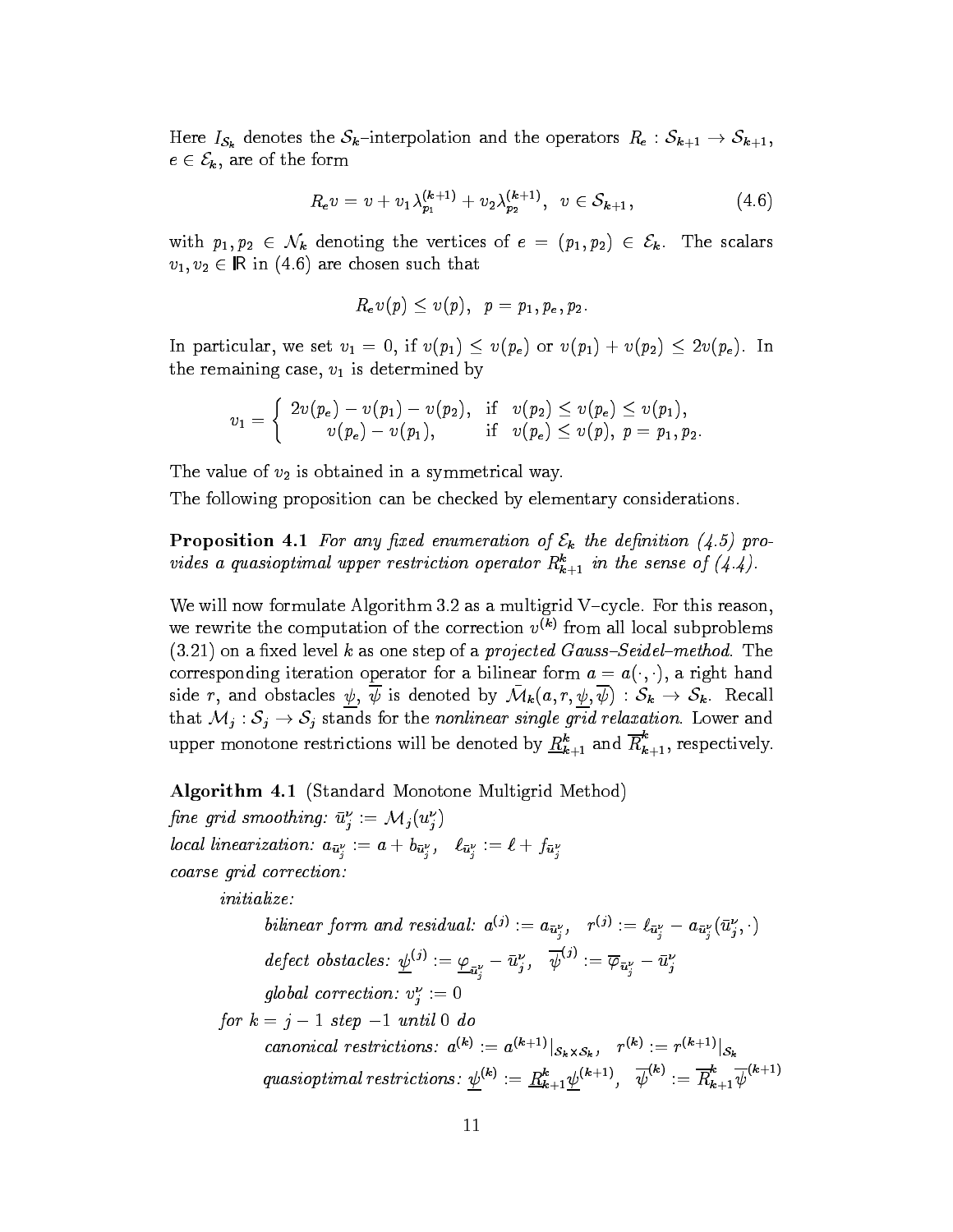coarse grid smoothing:  $v^{(k)} := \mathcal{M}_k(a^{(k)}, r^{(k)}, \psi^{(k)}, \psi^{(k)})$ update:

$$
\textit{residual: } r^{(k)} := r^{(k)} - a^{(k)}(v^{(k)}, \cdot) \\ \textit{defect obstacles: } \underline{\psi}^{(k)} := \underline{\psi}^{(k)} - v^{(k)}, \quad \overline{\psi}^{(k)} := \overline{\psi}^{(k)} - v^{(k)} \\ \textit{for } k = 0 \textit{ step 1 until } j - 1 \textit{ do} \\ \textit{canonical interpolation: } v_j^{\nu} := v_j^{\nu} + v^{(k)} \\ \textit{if } v_{j+1}^{\nu+1} = v_{j+1}^{\nu} \textit{ if } v_{j+1}^{\nu} = v_{j+1}^{\nu} \textit{ if } v_{j+1}^{\nu} = v_{j+1}^{\nu} \textit{ if } v_{j+1}^{\nu} = v_{j+1}^{\nu} \textit{ if } v_{j+1}^{\nu} = v_{j+1}^{\nu} \textit{ if } v_{j+1}^{\nu} = v_{j+1}^{\nu} \textit{ if } v_{j+1}^{\nu} = v_{j+1}^{\nu} \textit{ if } v_{j+1}^{\nu} = v_{j+1}^{\nu} \textit{ if } v_{j+1}^{\nu} = v_{j+1}^{\nu} \textit{ if } v_{j+1}^{\nu} = v_{j+1}^{\nu} \textit{ if } v_{j+1}^{\nu} = v_{j+1}^{\nu} \textit{ if } v_{j+1}^{\nu} = v_{j+1}^{\nu} \textit{ if } v_{j+1}^{\nu} = v_{j+1}^{\nu} \textit{ if } v_{j+1}^{\nu} = v_{j+1}^{\nu} \textit{ if } v_{j+1}^{\nu} = v_{j+1}^{\nu} \textit{ if } v_{j+1}^{\nu} = v_{j+1}^{\nu} \textit{ if } v_{j+1}^{\nu} = v_{j+1}^{\nu} \textit{ if } v_{j+1}^{\nu} = v_{j+1}^{\nu} \textit{ if } v_{j+1}^{\nu} = v_{j+1}^{\nu} \textit{ if } v_{j+1}^{\nu} = v_{j+1}^{\nu} \textit{ if } v_{j+1}^{\nu} = v_{j+1}^{\nu} \textit{ if } v_{j+1}^{\nu} = v_{j+1}^{\nu} \textit{ if } v
$$

new iterate:  $u_j$  :=  $u_j^2 + v_j^2$ 

Note that Algorithm 4.1 contains a slightly improved variant of Mandels method [23] for linear complementary problems as a special case. See [18] for details.

We will now briefly sketch that quasioptimal restrictions  $\underline{R}^\kappa_{k+1},\,R^-_{k+1}$  lead to asymptotic multigrid convergence rates. It can be shown that for large  $\nu$  the discrete phases of the iterates  $u_j$  are equal to the discrete phases  $N_j(u_j)$ ,  $i = 0, \ldots, N$ , of the exact finite element solution  $u_j$ , if the discrete problem  $(2.7)$  is non-degenerate in the sense that

$$
p \in \mathcal{N}_j^{\bullet}(u_j) \Rightarrow \ell(\lambda_p^{(j)}) - a(u_j, \lambda_p^{(j)}) \in \text{ int } \partial \phi_j(u_j)(\lambda_p^{(j)}). \tag{4.7}
$$

Let us assume for the moment that the discrete phases of  $u_j$  are known. Then it is easily checked that  $u_j = u_j$  is the unique solution of the reduced linear problem

$$
u_j^{\circ} \in \bar{S}_j^{\circ} : \quad a_{u_j}(u_j^{\circ}, v) = \ell_{u_j}(v), \quad v \in S_j^{\circ}, \tag{4.8}
$$

where the bilinear form and  $u_j$  and the linear functional  $u_j$  are defined in an analogy  $\sigma$ to (3.17),  $S_j = \{v \in S_j | v(p) = u_j(p), p \in N_j(u_j)\}\$  and the reduced<br>subspace  $S_j^{\circ} \subset S_j$  is given by subspace  $S_j \subset S_j$  is given by

$$
\mathcal{S}_j^{\circ} = \{ v \in \mathcal{S}_j \mid v(p) = 0, \ p \in \mathcal{N}_j^{\bullet}(u_j) \}. \tag{4.9}
$$

Observe that the reduced multilevel basis

$$
\Lambda_{\mathcal{S}}^{\circ} = \Lambda_{\mathcal{S}} \cap \mathcal{S}_{j}^{\circ} \tag{4.10}
$$

generates a splitting of  $\delta_j$  in one-dimensional subspaces which in turn gives rise to a corresponding multigrid method for  $(4.8)$ . It is not difficult to see that for non-degenerate problems the undampened version of Algorithm 3.1 is asymptotically reducing to this multigrid method. The linearized Algorithm 4.1 has the same property (i.e. it asymptotically coincides with the "optimal" undampened Algorithm 3.1), if quasioptimal restrictions  $R_{k+1}$ ,  $\underline{R}_{k+1}$  (cf. (4.4*)*) are used.

As a consequence, we can derive asymptotic estimates of the convergence rates of the nonlinear Algorithm 4.1 by investigating the corresponding reduced multigrid method for the linear problem (4.8). This can be done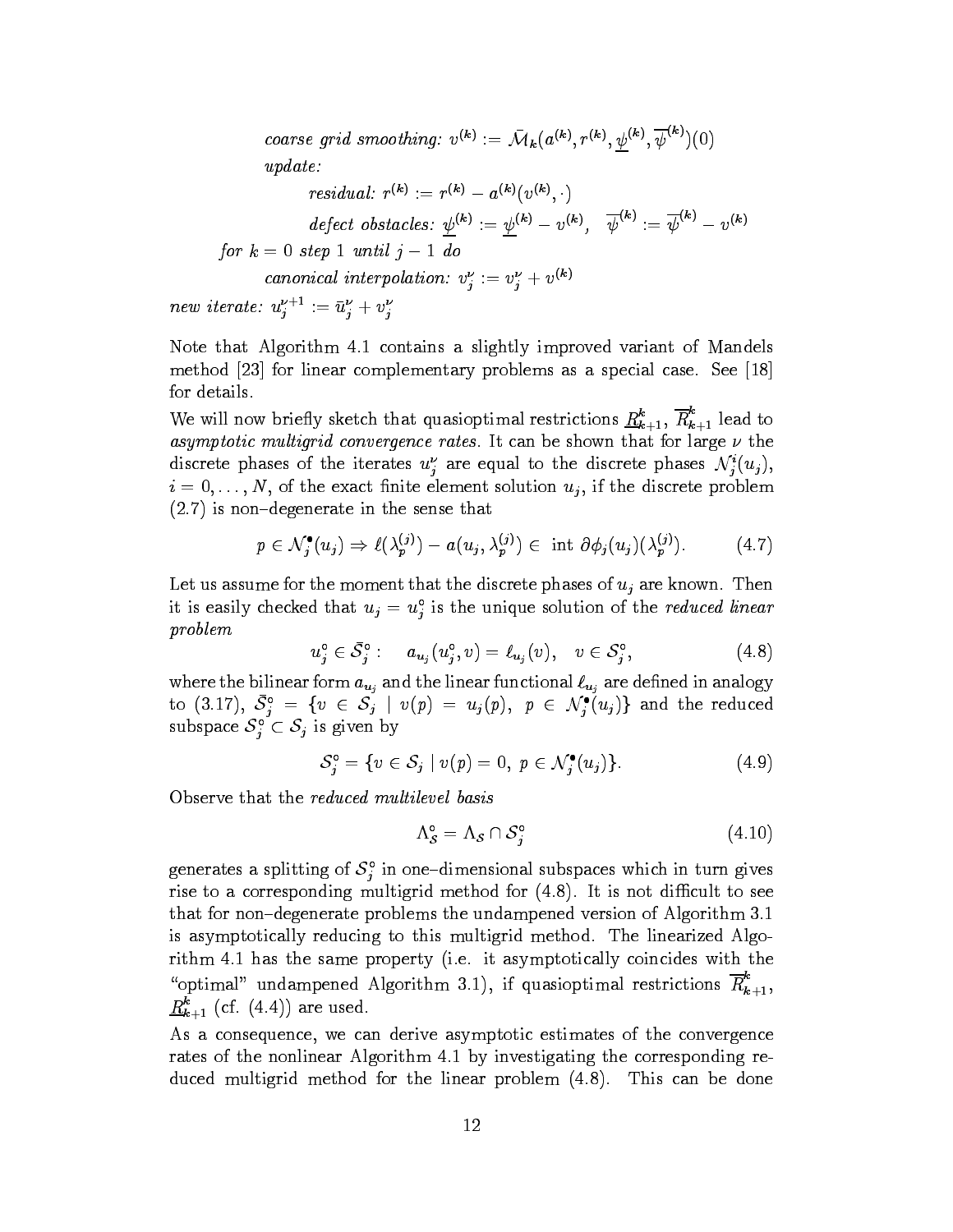by using recent results of Kornhuber and Yserentant [22], Oswald [25], and Griebel and Oswald [11].

Theorem 4.1 The standard monotone multigrid method described in Algorithm  $4.1$  is globally convergent.

Assume that the discrete problem  $(2.7)$  is non-degenerate in the sense of  $(4.1)$ . Then the phases of the iterates  $(u_j)_{\nu \geq 0}$  converge to the phases of  $u_j$ and the error estimate

$$
||u_j - u_j^{\nu+1}|| \le (1 - c(j+1)^{-4})||u_j - u_j^{\nu}|| \tag{4.11}
$$

holds, if  $\nu$  is large enough. The positive constant  $c < 1$  depends only on the ellipticity of  $a(\cdot, \cdot)$ , on the maximal coefficient  $b_i$ ,  $i = 0, \ldots, N$ , of  $\Phi$ , and on the initial triangulation T0.

We emphasize that the estimate (4.11) describes the worst case. Absolutely no regularity assumptions on the continuous or discrete free boundary enter the constant c. In addition, we have considered the most simple variant of standard monotone multigrid methods. By repeating the (approximate) optimization in the direction of the basis functions  $\lambda_b^{(0)}$  on each level  $k =$ j; ; 0 in reversed order, we obtain a standard monotone multigrid method with symmetric smoother. For this variant, we get a  $\mathcal{O}(j^2(\log j)^2)$  estimate. We can further improve this bound by imposing regularity conditions on  $a(\cdot, \cdot)$  (providing  $\mathcal{O}(j^2)$ ) or by using  $L^{2}$ -like projections instead of modified interpolation operators. In contrast to (4.11) the latter estimates also hold in the case of more than two space dimensions. However, we then need a certain regularity of the critical set  $\mathcal{N}_j\left(u_j\right)$ . A detailed discussion can be found in [22, 25].

Let us now consider non-uniform refinement. In this situation, the canonical ordering of the multilevel nodal basis  $\Lambda_{\mathcal{S}}$  would contradict our requirement that each multilevel relaxation should start with a fine grid relaxation step. Of course, one could rearrange  $\Lambda_{\mathcal{S}}$  in a suitable way. For the implementation in an existing multigrid code it might be simpler to use the search directions  $\Lambda = (\Lambda_j, \Lambda_{\mathcal{S}})$  instead of  $\Lambda_{\mathcal{S}}$  or, equivalently, to start with a complete fine grid relaxation and the linear method in the linear corrections in directions in  $\gamma$   $\in$  . Both of l  $\gamma$ these algorithms have the convergence properties stated in Theorem 4.1. The second algorithm will be used in our numerical experiment reported below.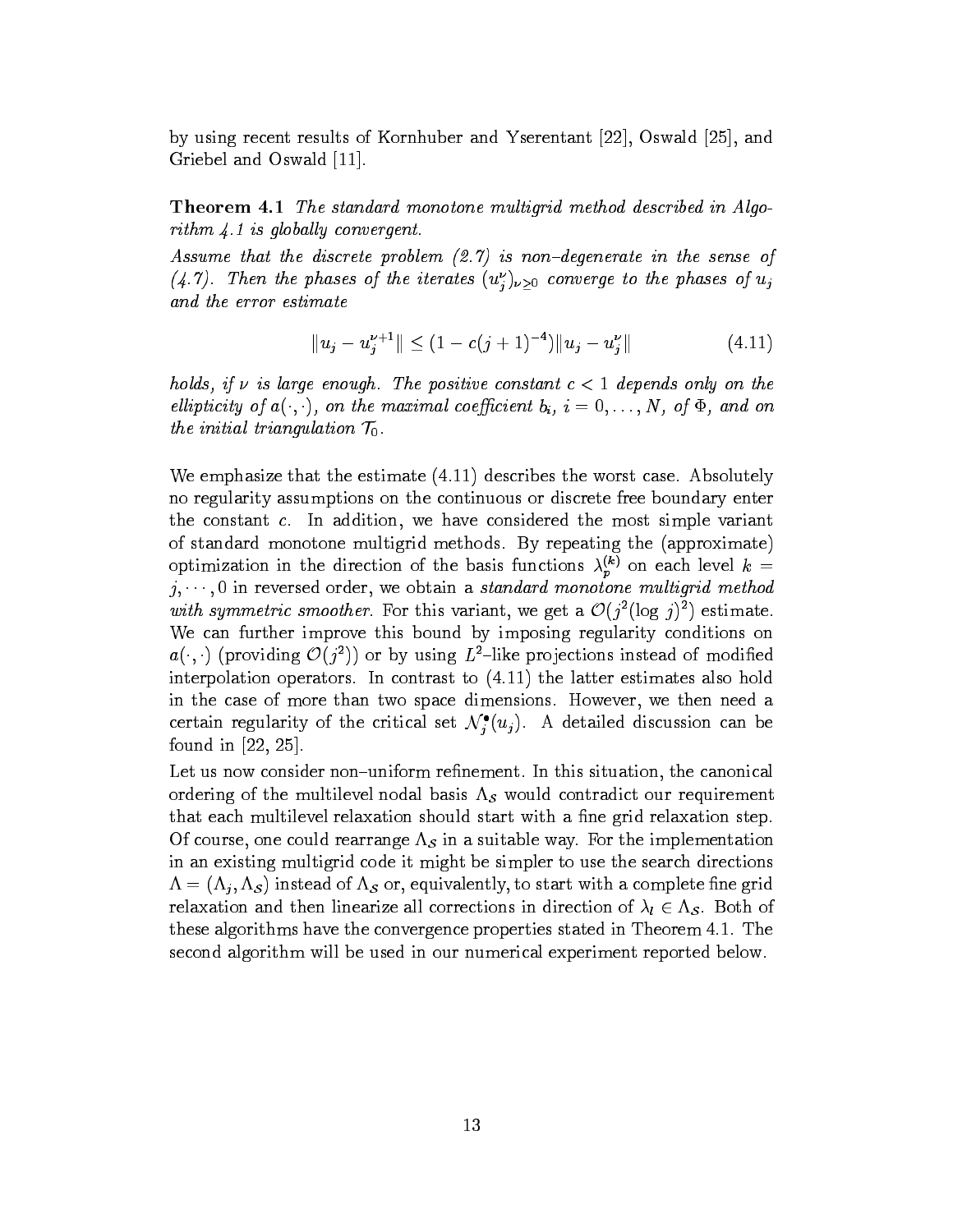### 5 Truncated Monotone Multigrid Methods

The standard multigrid method relies on the condition that the coarse grid correction must not change the phases of the smoothed iterate  $u_i$ . In particular, it must not change the values of  $u_j$  at the critical nodes  $p \in N_j(u_j)$ .<br>Hence all  $\lambda_i \in \Lambda_c \setminus \Lambda$ , with the property  $\mathcal{L}$  is a set of  $\mathcal{L}$  and  $\mathcal{L}$  and  $\mathcal{L}$  is a property of  $\mathcal{L}$  . The property is a property of  $\mathcal{L}$ 

$$
\text{int } \operatorname{supp} \lambda_l \cap \mathcal{N}_j^{\bullet}(\bar{u}_j^{\nu}) \neq \emptyset \tag{5.1}
$$

must not contribute to the coarse grid correction of the standard multigrid method. This leads to a poor representation of the low frequency parts of the error. To improve the convergence rates by improved coarse grid transport, we will now modify all l  $2 \cdot 2$  s n j with the property (5.1) according to  $\sim$ the actual guess of the free boundary. Again, it is sufficient to consider only uniform refinement. The non-uniform case can be treated in the same way as described above.

We define the modified basis functions

$$
\tilde{\lambda}_p^{(k)} = T_{j,k}^{\nu} \lambda_p^{(k)}, \quad p \in \mathcal{N}_k,\tag{5.2}
$$

by using the truncation operators  $T_{i,k}$ ,  $\kappa = 0,\ldots,j,$ 

$$
T_{j,k}^{\nu} = I_{\mathcal{S}_j^{\nu}} \circ \ldots \circ I_{\mathcal{S}_k^{\nu}}.\tag{5.3}
$$

Here  $I_{S_k^v} : \mathcal{S}_j \to \mathcal{S}_k$  denotes the  $\mathcal{S}_k$ -interpolation, and the spaces  $\mathcal{S}_k \subset \mathcal{S}_k$ ,

$$
\mathcal{S}_k^{\nu} = \{ v \in \mathcal{S}_k \mid v(p) = 0, \ p \in \mathcal{N}_k^{\nu} \} \subset \mathcal{S}_k,
$$
\n
$$
(5.4)
$$

are the reduced subspaces with respect to  $N_k = N_k \cap N_j$   $(u_j), k = 0, \ldots, j.$ Replacing the multilevel nodal basis  $\Lambda_S$  by the actual truncation  $\tilde{\Lambda}_S^{\nu}$ ,

$$
\tilde{\Lambda}^{\nu}_{\mathcal{S}}=\left(\lambda^{(j)}_{p_1},\ldots,\lambda^{(j)}_{p_{n_j}},\tilde{\lambda}^{(j-1)}_{p_1},\ldots,\tilde{\lambda}^{(j-1)}_{p_{n_{j-1}}},\ldots,\tilde{\lambda}^{(0)}_{p_1},\ldots,\tilde{\lambda}^{(0)}_{p_{n_0}}\right), \ \ \nu\geq 0,
$$

we can now derive a globally convergent truncated monotone multigrid method by the same reasoning as described in the previous section. The resulting algorithm can be implemented as a variant of the standard monotone multigrid method. More precisely, in the neighborhood of the critical nodes  $p \in N_j(u_j)$ <br>(cf. (3.9)) the restrictions and prolongations appearing in Algorithm 4.1 have (cf. (3.9)) the restrictions and prolongations appearing in Algorithm 4.1 have to be modified as follows: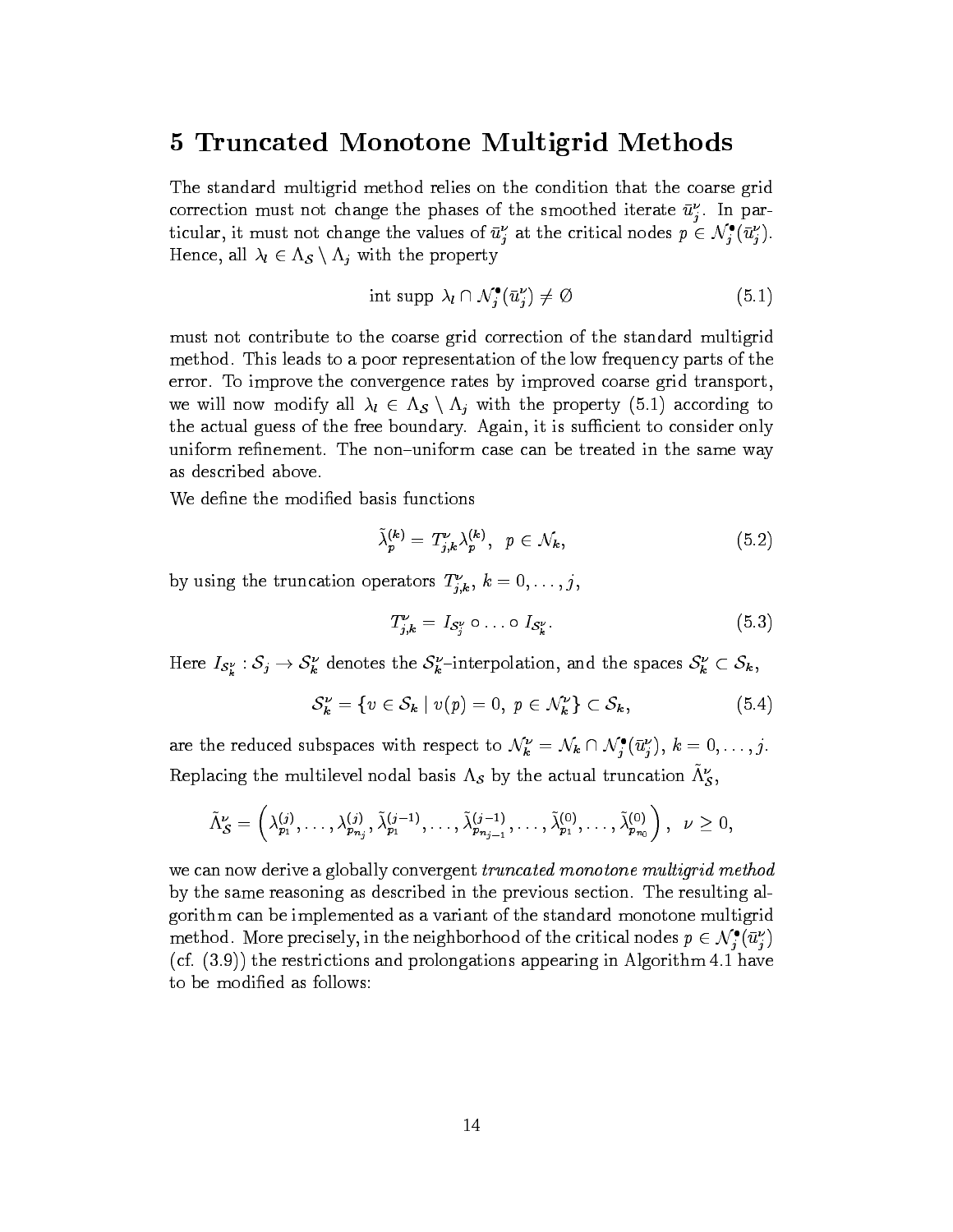Modications of Algorithm 4.1 (Truncated Monotone Multigrid Method) modied restrictions of the bilinear form and of the residual:

treat all entries from the actual critical nodes  $N_j \left( u_j^{\scriptscriptstyle +} \right)$  as zero modified quasioptimal restrictions of the upper (lower) defect obstacle:

treat all entries from the actual critical nodes  $N_i(u_i)$  as  $\infty$   $(-\infty)$ modied prolongations of the corrections:

prolongate zero to all critical nodes

Again, we can derive asymptotic estimates of the convergence rates by analysing the corresponding *reduced method* for the solution of the linear reduced problem (4.8). This time the reduced method is generated by the one–aimensional subspaces spanned by the truncation  $\Lambda_{\mathcal{S}}\subset{\mathcal{S}}_j$  with respect<br>to the exact critical set  $\mathcal{N}^\bullet_i(u_j)$ . Related algorithms have been recently conone-dimensional subspaces spanned by the truncation  $\Lambda_{\mathcal{S}}^{\circ} \subset \mathcal{S}_{i}^{\circ}$  with respect sidered by Hoppe and Kornhuber [16],Bank and Xu [1, 2], and Kornhuber and Yserentant [22].

Observe that  $\lambda_p^{(k)} = \lambda_p^{(k)}$  holds for all  $\lambda_p^{(k)} \in S_j$ , giving  $\Lambda_S \subset \Lambda_S$ . Hence, we can hope for improved asymptotic convergence rates of the truncated multigrid method as compared to the standard case. This is supported by the numerical results reported below. However, the theoretical analysis suffers from the fact that there is no strengthened Cauchy-Schwarz inequality for the spans of truncated basis functions  $\tilde{\lambda}_p^{(k)} \notin S_k$ . Without any additional regularity this leads to even more pessimistic estimates than for the standard case.

**Theorem 5.1** The truncated monotone multigrid method is globally convergent.

Assume that the discrete problem  $(2.7)$  is non-degenerate in the sense of  $(4.1)$ . Then the phases of the iterates  $(u_j)_{\nu \geq 0}$  converge to the phases of  $u_j$ and the error estimate

$$
||u_j - u_j^{\nu+1}|| \le (1 - c(j+1)^{-6})||u_j - u_j^{\nu}|| \tag{5.5}
$$

holds, if  $\nu$  is large enough. The positive constant  $c < 1$  depends only on the ellipticity of  $a(\cdot, \cdot)$ , on the maximal coefficient  $b_i$ ,  $i = 1, \ldots, N$ , of  $\Phi$ , and on the initial triangulation T0.

As in the standard case, we can derive various improvements of the worstcase result (5.5). For example, we get a  $\mathcal{O}(j^*)$  estimate, if symmetric smoothers are used.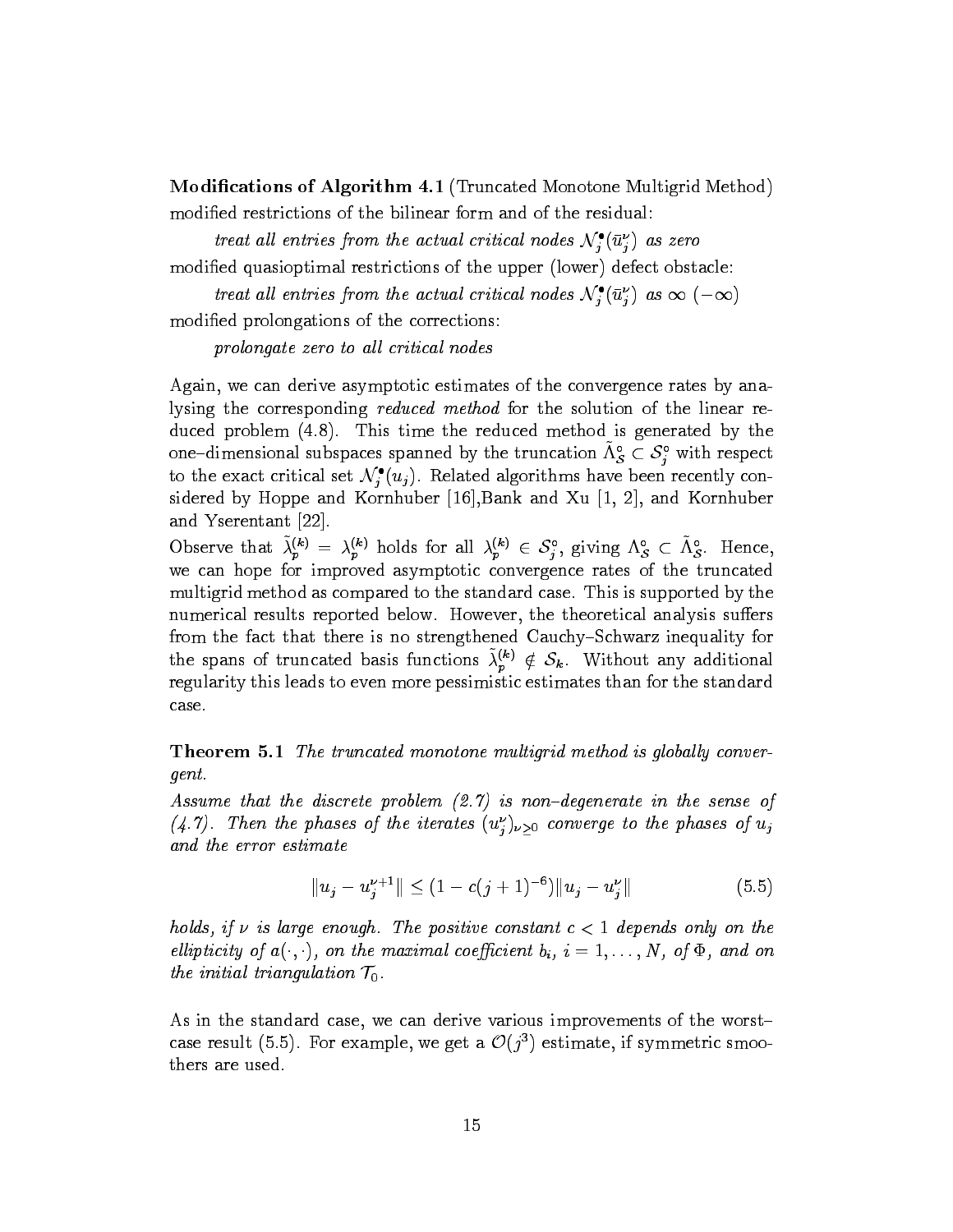# 6 Numerical Experiments

We will now illustrate the numerical performance of monotone multigrid methods in the framework of an adaptive algorithm. In this case, the underlying hierarchy of triangulations is resulting from the adaptive refinement of and initial triangulation  $\alpha$ ,  $\alpha$ . The adaptive results in the additional strategy and stopping criteria for the iterative solver on each refinement level are based on a posteriori estimates of the approximation error  $||u - \tilde{u}_j||$  and of the algebraic error We consider the following model problem involving a jump discontinuity of Stefan type together with an upper obstacle. We choose the bilinear form  $a(\cdot, \cdot)$  and the functional  $\ell$  according to

$$
a(v,w)=\int_{\Omega}(\partial_1 v \partial_1 w + \partial_2 v \partial_2 w) \ dx, \quad \ell(v)=\int_{\Omega} f \ v \ dx
$$

with a peak source

$$
f(x_1,x_2)=3000x_1x_2(x_1-1)(x_2-1)exp(-10(0.5-x_1)^2(0.5-x_2)^2),
$$

and  $\alpha$  ,  $\beta$  ,  $\beta$  ,  $\beta$  ,  $\beta$  ,  $\beta$  ,  $\beta$  ,  $\alpha$  ,  $\alpha$  ,  $\alpha$  ,  $\alpha$  ,  $\alpha$  ,  $\alpha$  ,  $\beta$  ,  $\alpha$  ,  $\alpha$  ,  $\alpha$  ,  $\alpha$  ,  $\alpha$  ,  $\alpha$  ,  $\alpha$  ,  $\alpha$  ,  $\alpha$  ,  $\alpha$  ,  $\alpha$  ,  $\alpha$  ,  $\alpha$  ,  $\alpha$  ,  $\alpha$  ,  $\alpha$  ,  $\alpha$  , parameters  $N = 1$ ,  $\theta_0 = -\infty$ ,  $\theta_1 = 0.5$ ,  $\theta_2 = 0.75$ , and  $b_0 = 400$ ,  $f_0 = 200$ ,  $c_0 = 50, b_1 = 0, f_1 = -100, c_1 = -50.$ 

The initial triangulation T<sup>0</sup> is obtained by subdividing in four congruent triangles. We now apply the adaptive algorithm as described in [20], using the truncated monotone multigrid method as iterativer solver. On each re finement level  $j$  the discrete problem is solved up to an (estimated) accuracy The whole adaptive algorithm stops as soon as the (estimated) approximation error  $||u-\tilde{u}_i||$  is less than 5%.

This final accuracy is reached after 8 adaptive refinement steps, providing the triangulation  $\alpha$  to the approximate solution  $\alpha$ in Figure 6. Observe the occurrence of a  $\mathop{\rm argmin} \nolimits'$  region where  $~\mathop{\rm eq}$   $~\mathop{\rm tr}\nolimits$  and of a contact zone where  $\alpha_8$   $\alpha_2$ . Both are reference  $\alpha$  , the adaptively reference mesh.

The complete approximation history is given in Table 6.1. Recall that the refinement depth is the maximal number of successive refinements. The effectivity index is the ratio of the a posteriori estimation and of a sufficiently accurate approximation of the exact error (cf. e.g. [4, 20] ).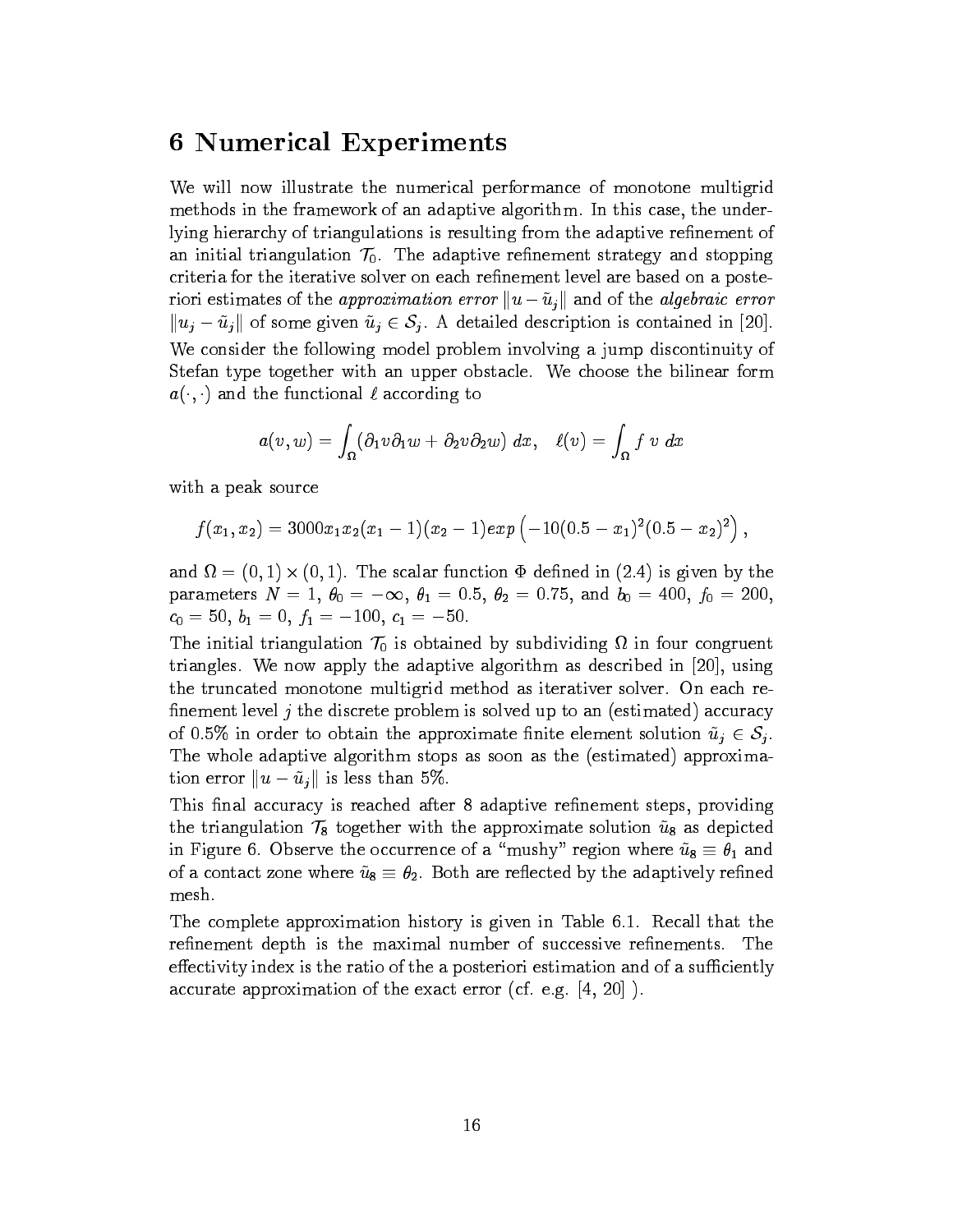

Figure 6.1: Final Approximation  $\tilde{u}_8$  and Final Triangulation  $\mathcal{T}_8$ 

| Level |    |      | Depth   Nodes   Iterations | est. Approx. Error $\vert$ | Effectivity |
|-------|----|------|----------------------------|----------------------------|-------------|
| 0     | 0  |      | 2                          | 7.6 %                      | 0.22        |
|       |    | 5    | 2                          | 16.8 %                     | 1.21        |
| 2     | 2  | 25   | 2                          | 14.7 %                     | 1.24        |
| 3     | 3  | 77   | 2                          | 13.0 %                     | 1.42        |
| 4     | 4  | 277  | 3                          | 10.4 %                     | 1.69        |
| 5     | 5  | 733  | 3                          | 8.33 %                     | 1.90        |
| 6     | 6  | 2937 | 2                          | 6.2 $%$                    | 2.06        |
|       | 7  | 4413 | 2                          | 5.6 %                      | 2.06        |
|       | די | 7249 | 2                          | 4.9 %                      | 1.99        |

Table 6.1: Approximation History

From the moderate number of iterations on each refinement level it can be hardly perceived that we are dealing with a nonlinear problem. Only the severe underestimation of the error on the initial level indicates that it may be dangerous to start an adaptive algorithm from such a coarse mesh.

In order to compare the convergence properties of the standard monotone multigrid method (STDKH) and of the truncated version (TRCKH), we now consider the iterative solution of the discrete problem on the final trianguiation  $T_8$ . Starting with the initial iterate  $u_8^{} = 0$ , we obtain the algebraic errors  $||u_8 - u_8||$ ,  $\nu = 0, \ldots, 20$ , as shown in Figure 6.

The overall convergence behavior can be divided into a transient phase, dominated by the search for the (discrete) free boundary, and an asymptotic phase, corresponding to the iterative solution of the reduced linear problem (4.8). As compared to the standard method STDKH, the truncated version TRCKH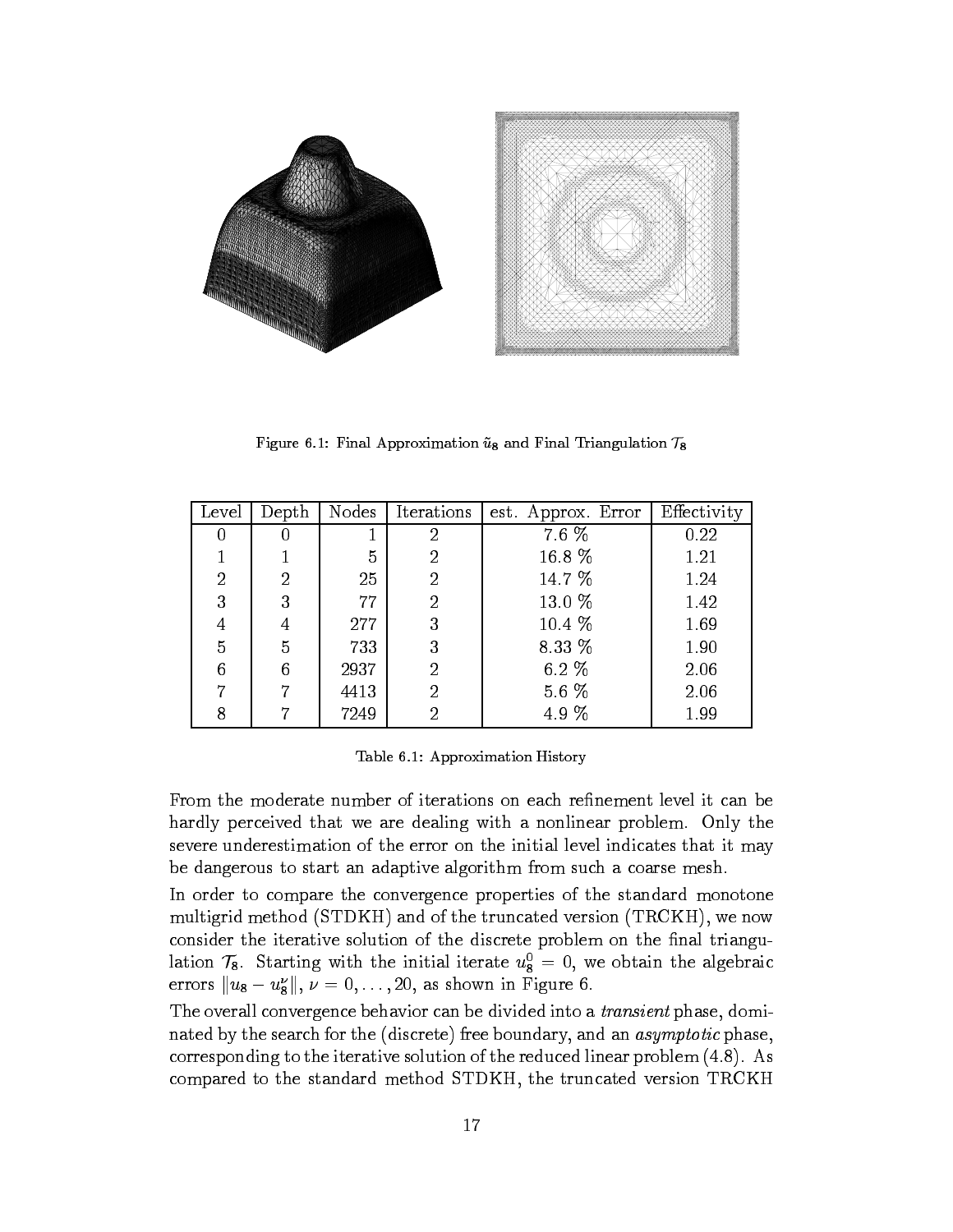

Figure 6.2: Iteration History: Initial Iterate  $u_i^* = 0$ 

exhibits a tremendous improvement of the asymptotic convergence rates, giving a numerical justication of the truncation of nodal basis functions. Note that the transient convergence properties remain basically the same. Replacing the articial initial iterate zero by the interpolation from the previous level, the transient phase is eliminated from the convergence history. This is illustrated by Figure 6.



Figure 6.3: Iteration History: Interpolated Initial Iterate

To study the convergence properties for increasing  $j$ , we introduce the asymp-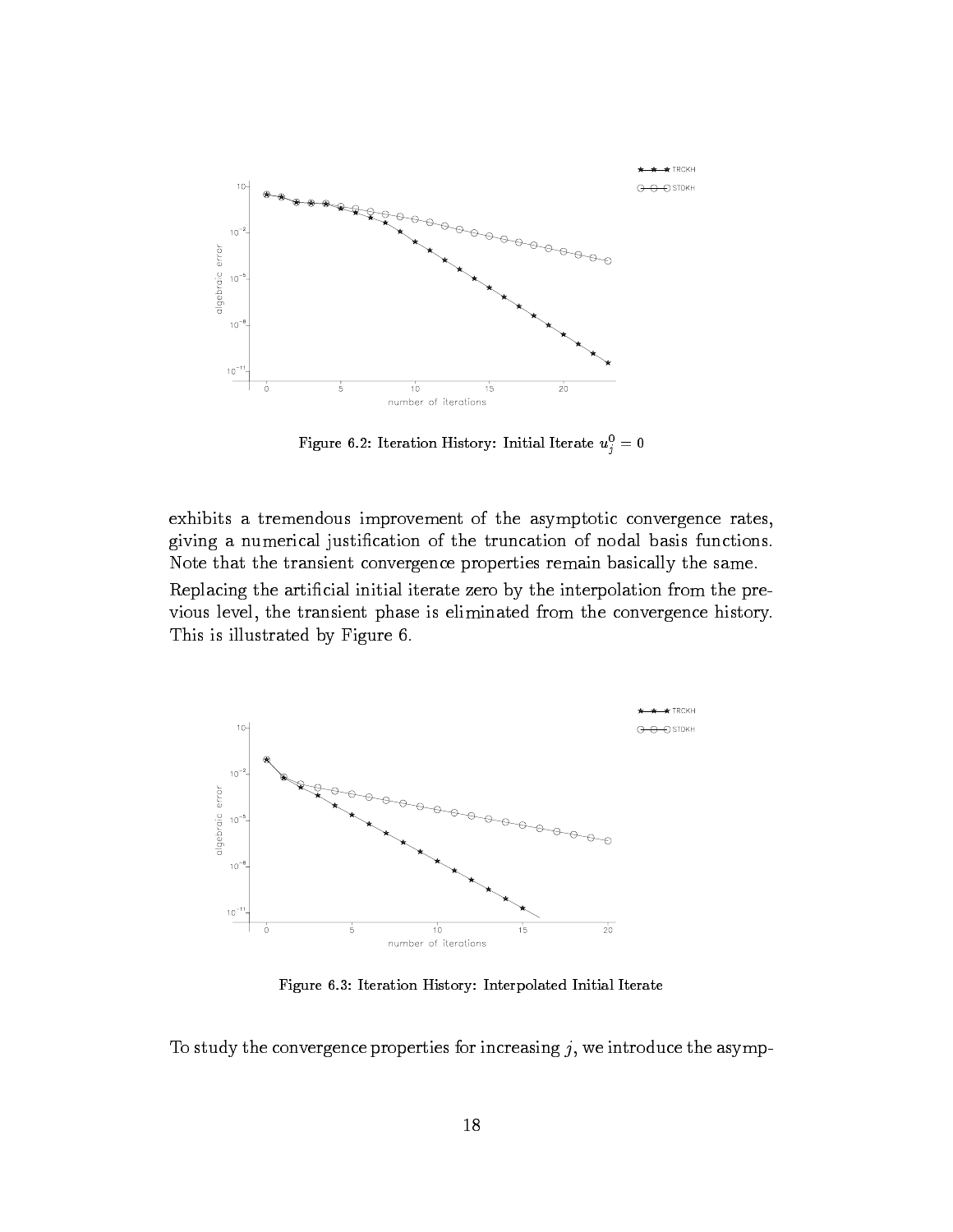totic efficiency rates  $\rho_j$ ,

$$
\rho_j = \sqrt[p_0]{\delta_j^{\nu_0}/\delta_j^0}, \quad j = 0, \ldots, 21,
$$
\n(6.1)

where  $\delta_i$  denotes the algebraic error after  $\nu$  iteration steps and the triangulations  $\{ \theta_j, \ldots, \theta_k \}$  and the continuous parameter adaptive resonance resonance  $\theta_j$  and  $\theta_k$  $\nu_0$  such that  $\delta_i^{\circ} < 10$ .  $\cdot$  The results are shown in Figure 6.



Figure 6.4: Asymptotic Efficiency Rates

The asymptotic efficiency rates for both multigrid methods seem to saturate with increasing  $j$ . This is better than predicted by the theoretical results. Even for the "bad" initial iterate zero, we observed uniform global bounds of the convergence rates. A theoretical verification of these experimental results will be the subject of future research.

Acknowledgements. The author thanks B. Erdmann from the Konrad-Zuse-Zentrum in Berlin for computational assistance.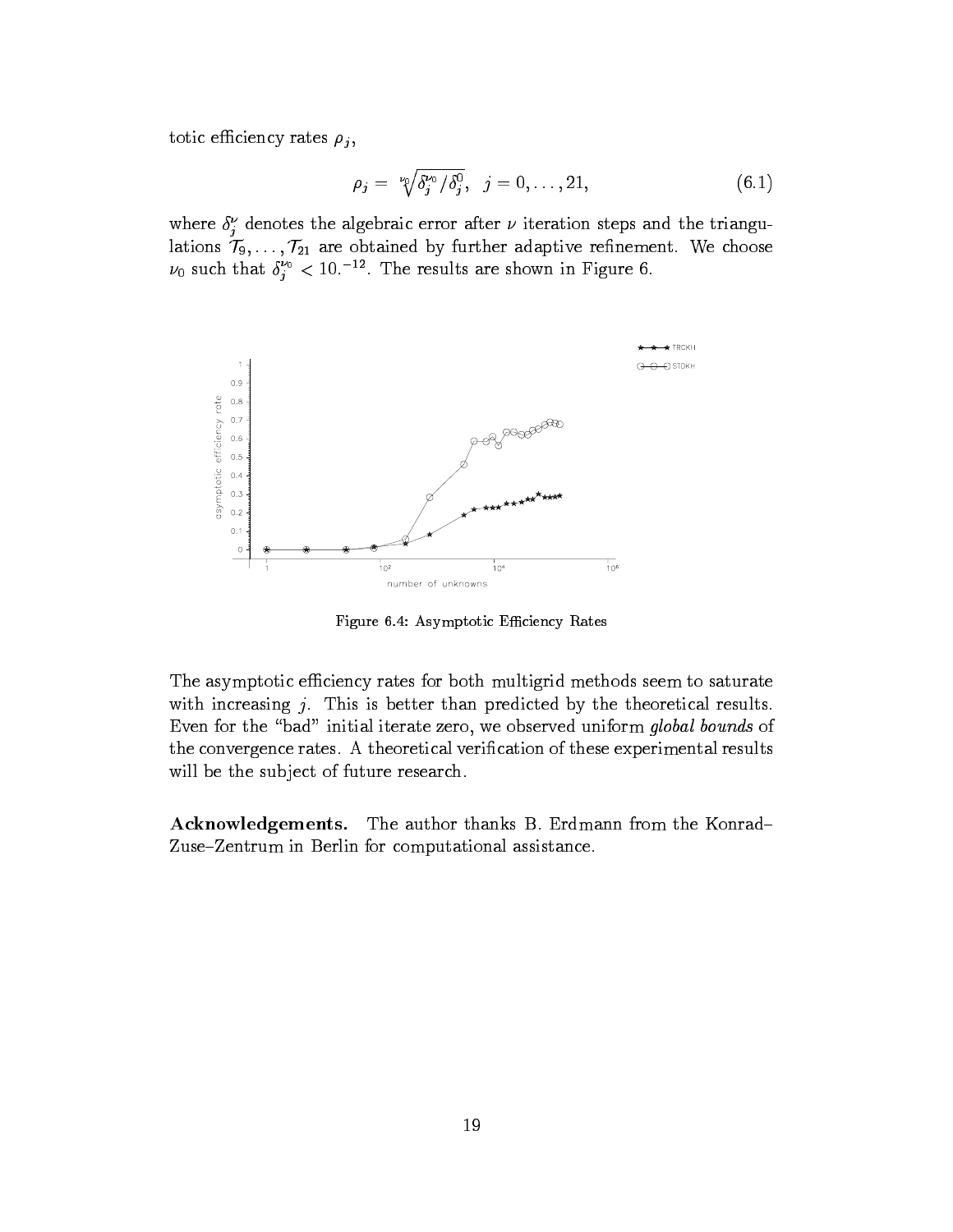# Bibliography

- [1] R.E. Bank and J. Xu. The hierarchical basis multigrid method and incomplete LU decomposition. In Keyes and Xu  $[17]$ , pages 163-174.
- [2] R.E. Bank and J. Xu. An algorithm for coarsening unstructured meshes. Numer. Math., to appear.
- [3] F.A. Bornemann, B. Erdmann, and R. Kornhuber. Adaptive multilevel methods in three space dimensions. J. Numer. Meth. Engrg.,  $36:3187-$ 3203, 1993.
- [4] F.A. Bornemann, B. Erdmann, and R. Kornhuber. A posteriori error estimates for elliptic problems in two and three space dimensions. SIAM J. Numer. Anal., to appear.
- [5] F. Brezzi, W.W. Hager, and P.A. Raviart. Error estimates for the finite element solution of variational inequalities I. Numer. Math.,  $28:431-443$ , 1977.
- [6] J. Crank. Free and Moving Boundary Problems. Oxford University Press, Oxford, 1988.
- [7] G. Duvaut and J.L. Lions. Les inequations en mecanique et en physique. Dunaud, Paris, 1972.
- [8] I.Ekeland and R. Temam. Convex Analysis and Variational Problems. North-Holland, Amsterdam, 1976.
- [9] C.M. Elliot. Error analysis of the enthalpy method for the Stefan problem. IMA J. Numer. Anal., 7:61-71, 1987.
- [10] R. Glowinski. Numerical Methods for Nonlinear Variational Problems. Springer–Verlag, New York, 1984.
- [11] M. Griebel and P. Oswald. On the abstract theory of additive and multiplicative Schwarz algorithms. Numer. Math., submitted.
- $[12]$  W. Hackbusch. *Multi-Grid Methods and Applications*. Springer–Verlag, Berlin, 1985.
- [13] W. Hackbusch and A. Reusken. Analysis of a dampened nonlinear multilevel method. Numer. Math.,  $55:225-246$ , 1989.
- [14] K.-H. Hoffmann and J. Sprekels, editors. Free Boundary Value Problems., Basel, 1990. Birkhäuser.